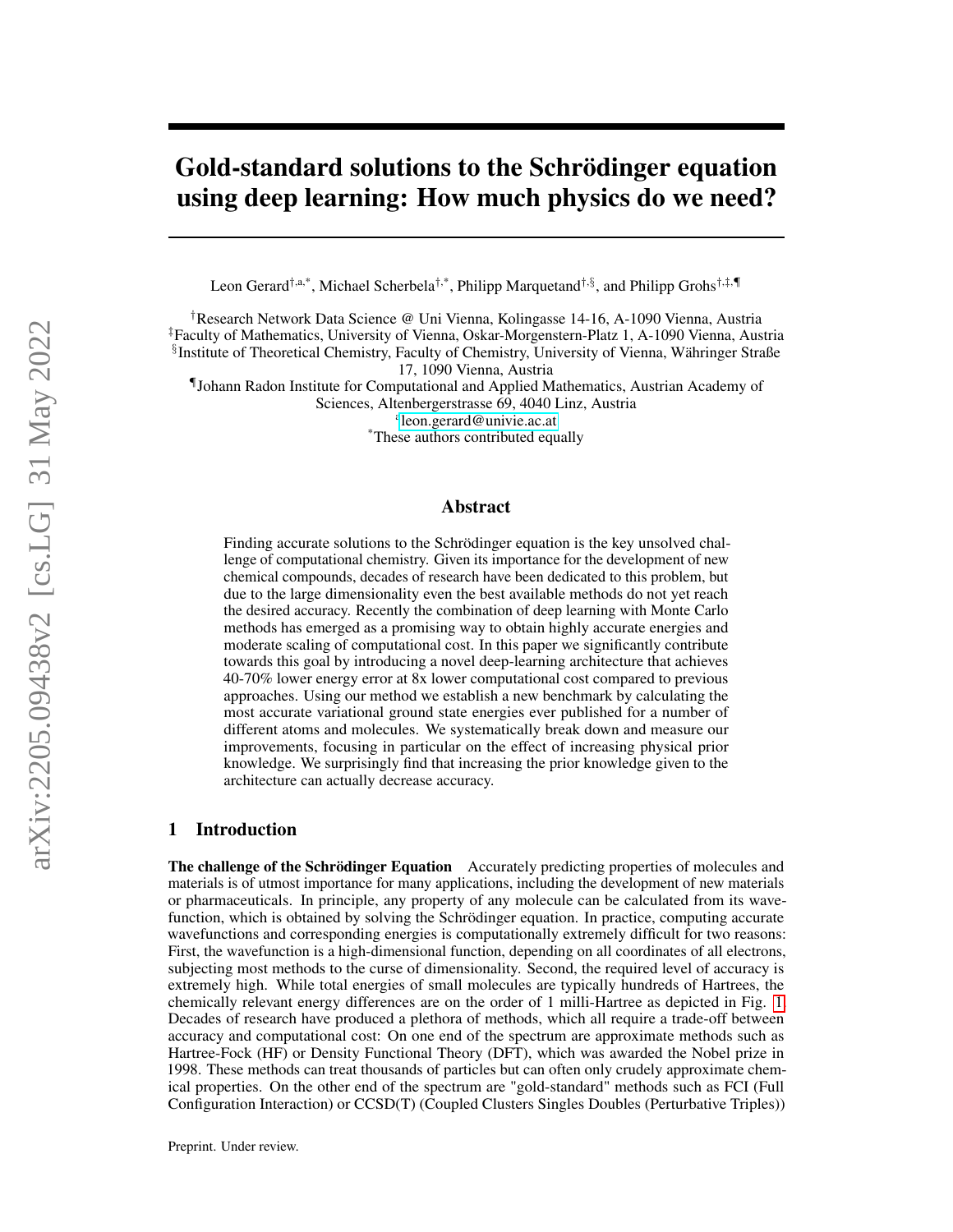which yield energies that often closely agree with experiments, but can only treat up to 100 particles. Despite all these efforts, even for small molecules there do currently not exist highly accurate energy calculations. A 2020 benchmark of state-of-the-art methods for the benzene molecule found a spread of 4 mHa across different methods [\[1\]](#page-10-0) – as a matter of fact, our results show that the absolute energies calculated in [\[1\]](#page-10-0) are off by at least 600 mHa, due to the small basis set used in their calculations. An important characteristic of a method is the type of approximation being made: Hartree-Fock or

<span id="page-1-0"></span>

Figure 1: Conceptual visualization of the required accuracies on the example of an  $N_2$  molecule: For chemical applications, total energies must achieve accuracies of ∼99.998%.

FCI are "variational", meaning that their predicted energies at least upper-bound the ground-truth energy. Since a lower energy is always guaranteed to be a closer approximation of the true energy, this makes assessment of these methods straight-forward. In contrast, CCSD(T) or DFT do not have any guarantees on the accuracy of their results. The approximations resulting from such methods, while working well for many common systems, often fail for chemically challenging situations such as breaking of chemical bonds [\[2,](#page-10-1) [3\]](#page-10-2).

Deep-learning-based variational Monte Carlo Combining deep learning and Monte Carlo methods has recently emerged as a promising new approach for solving the Schrödinger equation [\[4,](#page-10-3) [5\]](#page-10-4). These methods offer high accuracy, moderate scaling of computational cost with system size and obey the variational principle. Within a few years deep-learning-based methods have managed to outperform conventional high-accuracy methods for many different molecules, potentially defining a new gold-standard for high-accuracy solutions. In the Born-Oppenheimer approximation a molecule, consisting of  $n_{\text{nuc}}$  nuclei and  $n_{\text{el}}$  electrons, is fully described by its Hamiltonian

$$
H = -\frac{1}{2} \sum_{i} \nabla_{\bm{r}_i}^2 + \sum_{i > j} \frac{1}{|\bm{r}_i - \bm{r}_j|} + \sum_{I > J} \frac{Z_I Z_J}{|\bm{R}_I - \bm{R}_J|} - \sum_{i, I} \frac{Z_I}{|\bm{r}_i - \bm{R}_I|}.
$$

Here  $R_I$ ,  $Z_I$ ,  $I \in \{1, \ldots, n_{\text{nuc}}\}$  denote the coordinates and charges of the nuclei,  $r =$  $(r_1,\ldots,r_{n_{\tau}},\ldots,r_{n_{\text{el}}})\in\mathbb{R}^{3\times n_{\text{el}}}$  denotes the set of  $n_{\text{el}}$  Cartesian electron coordinates differentiated between  $n_{\uparrow}$  spin-up and  $n_{\downarrow}$  spin-down electrons. We define the inter-particle vectors  $\mathbf{r}_{ij} = \mathbf{r}_i - \mathbf{r}_j$ and  $\rho_{i,j} = r_i - R_j$ . All properties of the molecule depend on the wavefunction  $\psi(r)$ , which must fulfill the antisymmetry constraint:  $\psi(\mathcal{P}r) = -\psi(r)$  for any permutation  $\mathcal P$  of two electrons with the same spin [\[6\]](#page-10-5). The wavefunction  $\psi$  can be found as the solution to the Schrödinger equation  $H\psi = E_0\psi$  with the ground-state energy and smallest eigenvalue  $E_0$ . By the Rayleigh-Ritz principle, the ground-state energy and the corresponding wavefunction can be found through minimization of the loss

$$
\mathcal{L}(\psi_{\theta}) = \mathbb{E}_{\boldsymbol{r}\sim\psi_{\theta}^{2}(\boldsymbol{r})}\left[\frac{H\psi_{\theta}(\boldsymbol{r})}{\psi_{\theta}(\boldsymbol{r})}\right] \geq E_{0}
$$
\n(1)

<span id="page-1-1"></span>for a trial wavefunction  $\psi_{\theta}$ , parameterized by parameters  $\theta$ . The trial function  $\psi_{\theta}$  is represented by a neural network and typically has the form

$$
\psi_{\theta}(\boldsymbol{r}) = \sum_{d=1}^{n_{\text{det}}} \det \left[ \Lambda_{ki}^d(\boldsymbol{r}) \Omega_k^{d\alpha_i}(\boldsymbol{r}_i) \right], \tag{2}
$$

with  $\Lambda_{ki}^d : \mathbb{R}^{3 \times n_{el}} \to \mathbb{R}, \Omega_k^d : \mathbb{R}^3 \to \mathbb{R}, \alpha_i \in \{\uparrow, \downarrow\}, i \in \{1, \ldots, n_{el}\}, k \in \{1, \ldots, n_{el}\}.$  The determinant enforces antisymmetry,  $\Omega_k^d$  are envelope functions enforcing the boundary condition  $\lim_{|\mathbf{r}|\to\infty} \psi_{\theta}(\mathbf{r}) = 0$ , and  $\Lambda_{ki}^d$  are neural networks. The loss can be minimized by gradient based methods and the computation of the expectation value in eq. [1](#page-1-1) over the high-dimensional space  $\mathbb{R}^{3 \times n_{el}}$ is done using Monte Carlo integration by sampling electron coordinates r distributed according to  $\psi_{\theta}^2$  using the Metropolis-Hastings [\[7\]](#page-10-6) algorithm. A thorough discussion of deep-learning-based variational Monte Carlo (DL-VMC) can be found in [\[8\]](#page-10-7).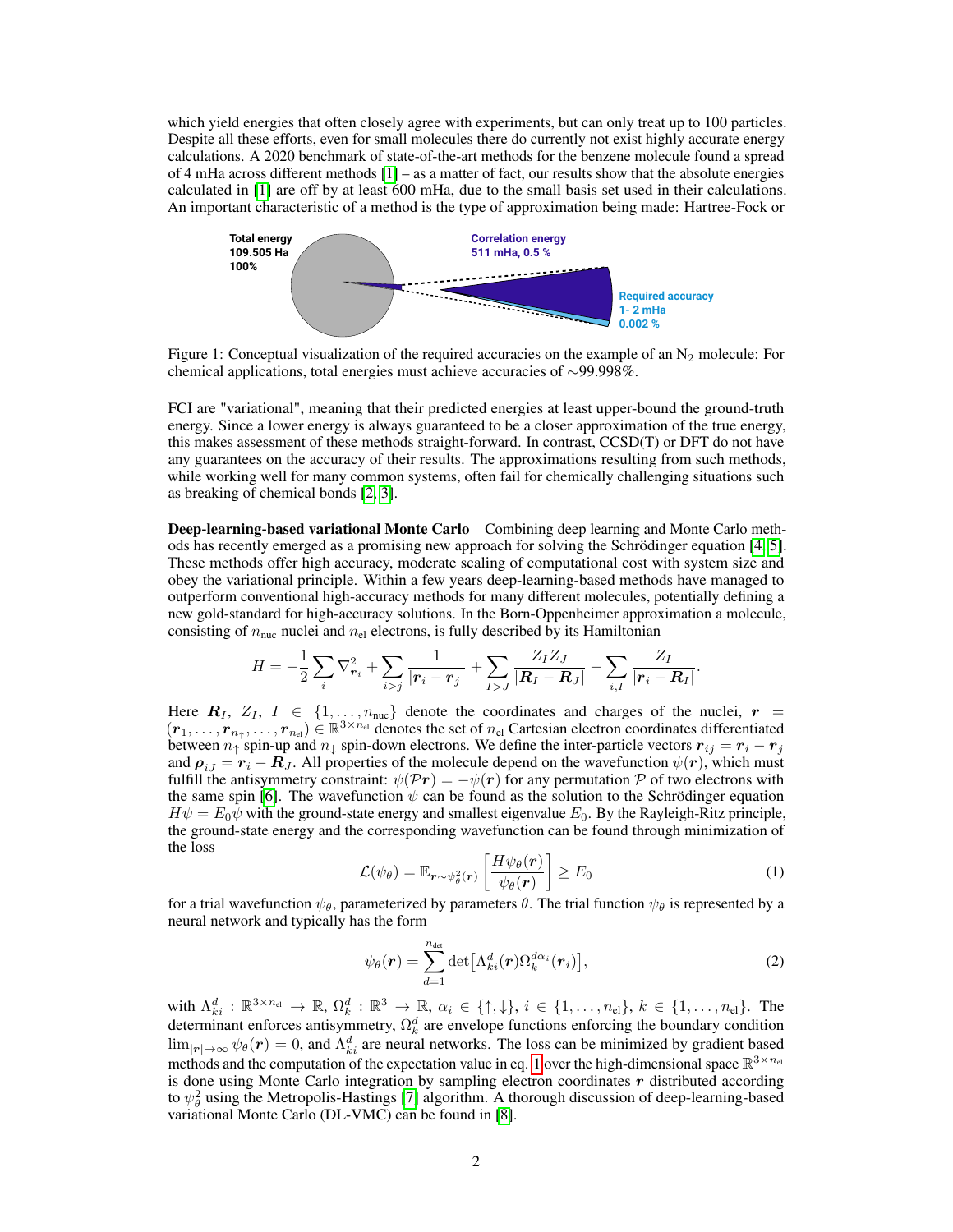Related work Two major neural network architectures and their extensions have emerged throughout literature: PauliNet [\[8\]](#page-10-7) and FermiNet [\[9\]](#page-10-8). PauliNet puts emphasis on maximizing physical prior knowledge, by focusing on the the envelope function. They use the output of CASSCF (Complete Active Space Self Consistent Field, a sophisticated conventional quantum-chemistry method) as  $\Omega$ and use a relatively small ( $\sim$  100k weights) neural network for  $\Lambda$ . FermiNet on the other hand uses a simple exponential function as envelope  $\Omega$  and uses a large ( $\sim$  700k weights) neural network for  $\Lambda$ . Both approaches have been applied with great success to many different systems and properties, such as energies of individual molecules [\[4,](#page-10-3) [9,](#page-10-8) [8\]](#page-10-7), ionization energies [\[9\]](#page-10-8), potential energy surfaces [\[10,](#page-10-9) [11\]](#page-10-10), forces [\[10\]](#page-10-9), excited states [\[12\]](#page-10-11), model-systems for solids [\[13,](#page-10-12) [14\]](#page-10-13) and actual solids [\[15\]](#page-10-14). Several approaches have been proposed to increase accuracy or decrease computational cost, most notably architecture simplifications [\[16\]](#page-10-15), alternative antisymmetric layers [\[17\]](#page-11-0), effective core potentials [\[18\]](#page-11-1) and Diffusion Monte Carlo (DMC) [\[19,](#page-11-2) [20\]](#page-11-3). FermiNet commonly reaches lower (i.e. more accurate) energies than PauliNet[\[9\]](#page-10-8), but PauliNet has been observed to converge faster [\[11\]](#page-10-10). It has been proposed [\[8\]](#page-10-7) that combining the embedding of FermiNet and the physical prior knowledge of PauliNet could lead to a superior architecture.

Our contribution In this work we present the counter-intuitive observation that the opposite approach might be more fruitful. By combining a PauliNet-like neural network embedding with the envelopes of FermiNet and adding several improvements to the embedding, input features, and initialization of parameter (Sec. [2\)](#page-2-0), we obtain the currently best neural network architecture for the numerical solution of the electronic Schrödinger equation. Combining our new architecture with VMC we establish a new benchmark by calculating the most accurate variational ground state energies ever published for a number of different atoms and molecules - both when comparing to deep-learning-based methods, as well as when comparing to classical methods (Sec. [3\)](#page-5-0). Across systems we reduce energy errors by 40-70% and achieve these results with 4-8x fewer optimization epochs compared to FermiNet. In Sec. [4](#page-6-0) we systematically break down which changes cause these improvements. We hypothesize that including too much physical prior knowledge can actually hinder optimization and thus deteriorate accuracy – we provide ample experimental evidence in Sec. [5.](#page-7-0)

#### <span id="page-2-0"></span>2 Improved approach

Similar to FermiNet, our architecture expresses  $\Lambda_{ki}^d$  as a linear combination of high-dimensional electron embeddings  $h_i^L$ , and the envelopes  $\Omega_k^{d\alpha_i}$  as a sum of exponential functions

$$
\Lambda_{ki}^d(\boldsymbol{r}) = W_k^{d\alpha_i} \boldsymbol{h}_i^L \qquad \Omega_k^{d\alpha_i}(\boldsymbol{r}_i) = \sum_{I=1}^{n_{\text{nuc}}} \pi_{kI}^{d\alpha_i} \exp(-\omega_{kI}^{d\alpha_i}|\boldsymbol{\rho}_{iI}|), \qquad (3)
$$

where  $W_k^{d\alpha_i}$ ,  $\pi_{kI}^{d\alpha_i}$ ,  $\omega_{kI}^{d\alpha_i}$  are trainable parameters and we enforce  $\omega_{kI}^{d\alpha_i} \geq 0$ . We compute these embeddings  $\boldsymbol{h}_i^L$  by first transforming the inputs  $\boldsymbol{R}_I,\boldsymbol{r}_i$  into feature vectors

$$
\boldsymbol{h}_{i}^{0}=\bigg[|\boldsymbol{\rho}_{iI}|,\tilde{\boldsymbol{\rho}}_{iI}\bigg]_{I\in\{1,\ldots,n_{\text{nuc}}\}}\qquad \boldsymbol{k}_{iI}^{0}=\bigg[|\boldsymbol{\rho}_{iI}|,\tilde{\boldsymbol{\rho}}_{iI}\bigg]\qquad \boldsymbol{g}_{ij}^{0}=|\boldsymbol{r}_{ij}|
$$

where  $\lvert \cdot \rvert$  denotes the concatenation operation and then applying L iterations of an embedding network (Fig. [2a](#page-3-0)). The local difference vectors  $\tilde{\rho}_{iI}$  are obtained by applying rotation matrices onto  $\rho_{iI}$  as described in Sec. [2.2.](#page-3-1)

#### <span id="page-2-1"></span>2.1 Convolutional layers in embedding

Our embedding network uses four residual neural network streams (Fig. [2b](#page-3-0)): A primary oneelectron stream that embeds a single electron, and three auxiliary streams modelling the two-particleinteractions (electrons with same spins, electrons with different spin, and electron-ion).

$$
h_i^{l+1} = A_{one}^l(f_i^l) + h_i^l \t g_{ij}^{l+1} = A_{\sigma_{ij}}^l(g_{ij}^l) + g_{ij}^l \t k_{iI}^{l+1} = A_{nuc}^l(k_{iI}^l) + k_{iI}^l \t (4)
$$

Here l denotes the embedding iteration,  $A^l$  denote fully connected neural networks, and  $g_{ij}^l, k_{iI}^l$ denote electron-electron- and electron-nucleus-embeddings. We use  $\sigma_{ij}$  = 'same' for same-spin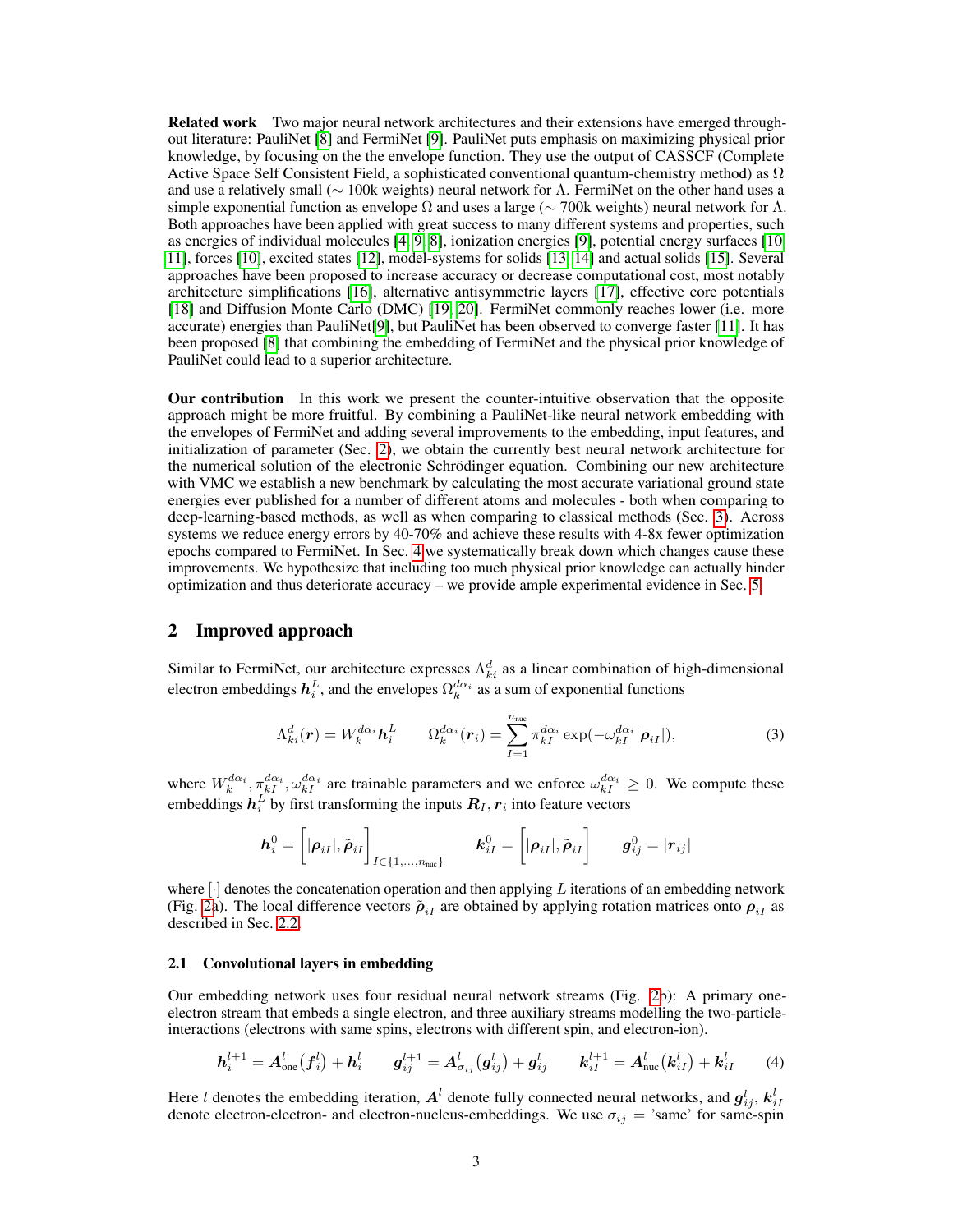<span id="page-3-0"></span>

Figure 2: Our architecture: a) High-level overview b) One single embedding iteration c) Sub-block of assembling symmetric features

pairs of electrons and  $\sigma_{ij}$  = 'diff' for pairs of electrons with different spin. Similar to FermiNet, in each iteration we assemble the input  $f_i^l$  to the primary stream from the auxiliary streams (Fig. [2c](#page-3-0)):

<span id="page-3-2"></span>
$$
\boldsymbol{f}_i^l = \left[\boldsymbol{h}_i^l, \quad \frac{1}{n_{\uparrow}} \sum_{j=1}^{n_{\uparrow}} \boldsymbol{h}_j^l, \quad \frac{1}{n_{\downarrow}} \sum_{j=1+n_{\uparrow}}^{n_{el}} \boldsymbol{h}_j^l, \quad \boldsymbol{s}_i^{l, \text{el}}, \quad \boldsymbol{s}_i^{l, \text{nuc}}\right]. \tag{5}
$$

Inspired by the success of SchNet [\[21\]](#page-11-4) and the efficiency of the PauliNet embedding, we use the sum of element-wise multiplication  $(\odot)$ , effectively forming a convolution, to aggregate the auxiliary two-particle streams:

<span id="page-3-3"></span>
$$
\boldsymbol{s}_{i}^{l,el} = \sum_{j=1}^{n_{el}} \boldsymbol{B}_{\sigma_{ij}}^{l}(\boldsymbol{g}_{ij}^{l}) \odot \boldsymbol{C}_{\sigma_{ij}}^{l}(\boldsymbol{h}_{j}^{l}) \qquad \boldsymbol{s}_{i}^{l,\text{nuc}} = \sum_{I=1}^{n_{ion}} \boldsymbol{B}_{\text{nuc}}^{l}(\boldsymbol{k}_{iI}^{l}) \odot \boldsymbol{C}_{\text{nuc}}^{l}(Z_{I}^{\text{emb}})
$$
(6)

Eq. [5](#page-3-2) and [6](#page-3-3) form the core of the architecture and are the key difference between FermiNet, PauliNet and our architecture. The PauliNet architecture emphasizes two-particle interactions and essentially only uses convolutions as input features:  $\bm{f}_i^l=[\bm{s}_i^{l,el},\bm{s}_i^{l,\text{nuc}}].$  In addition to not using the  $\bm{h}_i$  as input features, PauliNet also limits its effective depth by making the convolutional kernels  $B$  functions of the electron-electron distances  $|r_{ij}|$  instead of the high-dimensional embedded representations  $g_{ij}$ . The FermiNet architecture on the other hand emphasizes the one-electron stream and only uses sums over  $g_{ij}$  as input features, essentially corresponding to  $\boldsymbol{B}^l = \text{Id},$   $\boldsymbol{C}(\cdot) = \textbf{1}.$  Furthermore FermiNet does not contain an explicit stream for electron-nucleus interactions. Since our architecture adequately models both the one-electron-embedding as well as the two-particle-interactions, we expect our architecture to be more expressive than either predecessor, as demonstrated in Sec. [4.](#page-6-0)

#### <span id="page-3-1"></span>2.2 Local, invariant input features

The first stage of any VMC wavefunction model is typically the computation of suitable input features from the raw electron coordinates r and nuclear coordinates  $\{R_I\}$ . While the subsequent embedding stage could in principle take the raw coordinates, appropriate features allow to explicitly enforce symmetries and improve the model's transferability and accuracy. Input features should have three properties: First, they should be sufficiently expressive to encode any physical wavefunction. Second, the features should be invariant under geometric transformations. Third, the features should primarily depend on the local environment of a particle, i.e. Similar local geometries should generate similar local features, mostly independent of changes to the geometry far from the particle in question. Published architectures have so far not been able to address all three points: PauliNet [\[9\]](#page-10-8) uses only distances as input features, making them invariant and local, but not sufficiently expressive, as demonstrated by [\[11\]](#page-10-10). FermiNet [\[9\]](#page-10-8) uses raw distances and differences, making the inputs expressive and local, but not invariant under rotations. PESNet [\[11\]](#page-10-10) proposes a global coordinate system along the principle axes of a molecule, making the inputs invariant and sufficiently expressive, but not local.

We propose using local coordinate systems centered on every nucleus and evaluating the electronnuclei differences in these local coordinate systems. Effectively this amounts to applying a rotation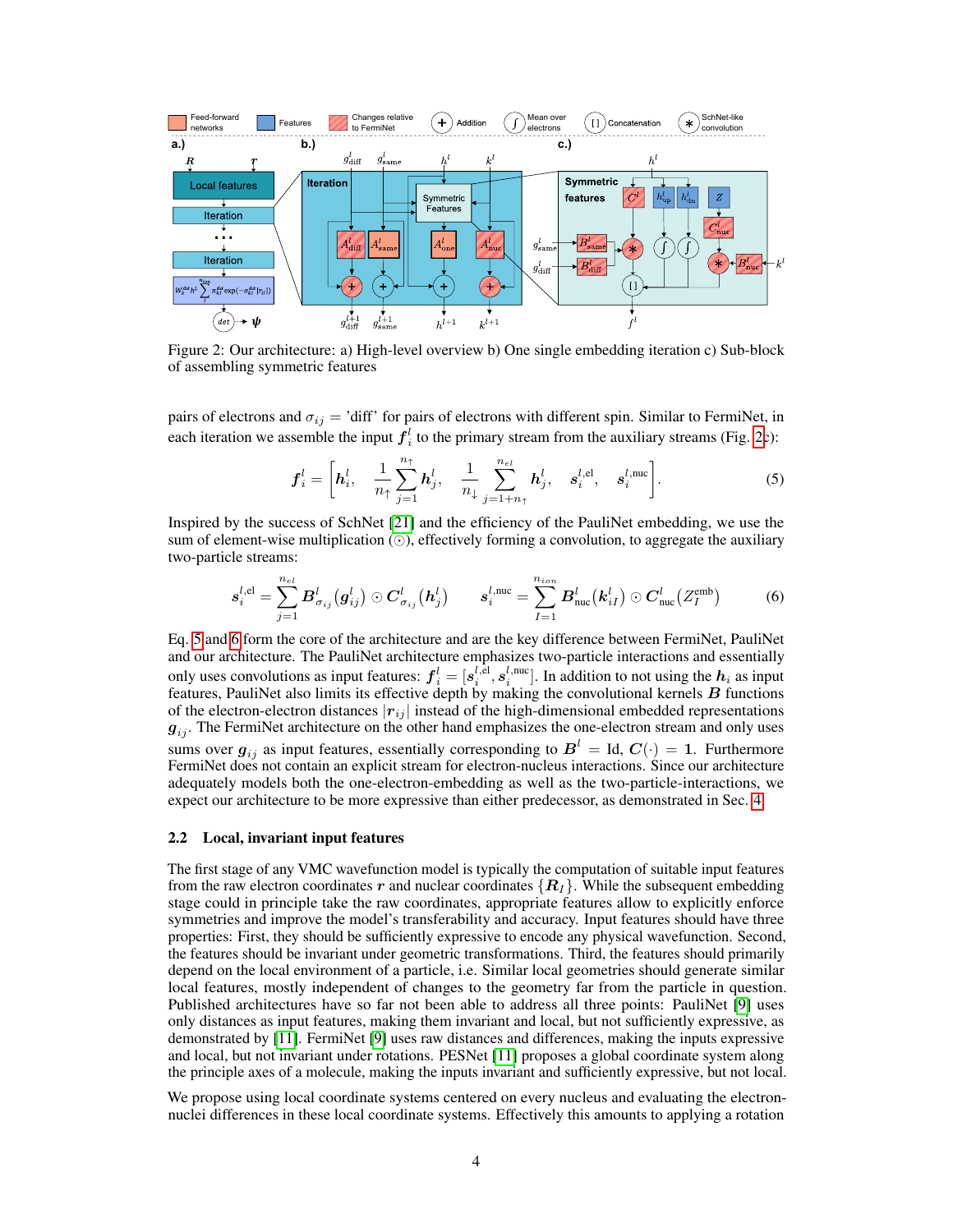<span id="page-4-0"></span>

Figure 3: Visualization of resulting coordinate systems for 2 example molecules: a) Ethene b) A hypothetical bent chain of atoms.

matrix  $U_J$  to the raw electron-nucleus differences:  $\tilde{\rho}_{iJ} = U_J \rho_{iJ}$ . As opposed to [\[11\]](#page-10-10) where U is constant for all nuclei, in our approach  $U_J$  can be different for every nucleus. These electronnucleus differences  $\tilde{\rho}_{i}$  are invariant under rotations, contain all the information contained in raw Cartesian coordinates and depend primarily on the local environment of an atom. To compute the 3x3 rotation matrices  $U_J$ , we first run a single Hartree-Fock calculation using a minimal basis set to obtain a density matrix  $D$ . For each atom  $J$  we choose the 3x3 block of the density matrix which corresponds to the 3 p-orbitals of the atom J and compute its eigenvectors  $U_J = eig(D_J)$ . To make our coordinate system unique we sort the eigenvectors of  $D<sub>J</sub>$  by their corresponding eigenvalues. If the eigenvalues are degenerate, we pick the rotation of the eigenvectors that maximizes the overlap with the coordinate-axes of the previous nucleus. Fig. [3](#page-4-0) shows the resulting coordinate systems spanned by  $U_J$ . Note that the local coordinate system generally depicts more physically meaningful directions such as "along the chain". We find that these local coordinates slightly increase the accuracy for single geometries, but more importantly we expect the wavefunction to generalize better across different molecules or geometries. This should improve the accuracy of approaches that attempt to learn wavefunctions for multiple geometries at once [\[10,](#page-10-9) [11\]](#page-10-10).

#### <span id="page-4-2"></span>2.3 Initialization of orbital envelope weights

When considering a single atom, the entries of the wavefunction determinant have essentially the form

$$
\Lambda_{ki}(\boldsymbol{r})\exp\left(-\omega_k|\boldsymbol{\rho}_{iI}|\right).
$$

In [\[9\]](#page-10-8), the exponential envelope was purely motivated by the boundary condition that the orbitals must decay to zero, and initialization with  $\omega_k = 1$  was proposed. However, when comparing this ansatz to analytical solutions, an interesting parallel can be found: Analytical solutions to the Schrödinger equation for atoms with a single electron – the only systems that have analytical solutions – are of the form

$$
\widetilde{\Lambda}_k(\boldsymbol{\rho}_{iI}) \exp\left(-\frac{Z}{n_k}|\boldsymbol{\rho}_{iI}|\right),\,
$$

where  $\widetilde{\Lambda}_{k}(\rho_{i\bar{i}})$  is a product of a Laguerre polynomial and a spherical harmonic, and  $n_k \in \mathbb{N}^+$ is known as the principal quantum number. This suggests  $\omega_k \approx Z/n_k$ , which we also find when analyzing the weights of a fully trained wavefunction. When initializing with  $\omega_k = Z_{nk}$  instead of  $\omega_k = 1$ , we observe faster convergence, lower final energies, and lower variance of the energies (Sec. [4\)](#page-6-0). The effect is most notable for molecules containing nuclei with large Z, where  $Z/n_k \gg 1$ .

#### <span id="page-4-1"></span>2.4 Improved hyperparameters

Beyond the improved neural network architecture we fine-tuned the hyperparameters to reduce the number of optimization steps required for convergence. Starting from the hyperparameters proposed by [\[9\]](#page-10-8), we increased the norm constrain by 3x for the second-order optimizer KFAC [\[22,](#page-11-5) [23\]](#page-11-6), decreased learning rate by 0.5x, and decreased learning rate decay time by 0.4x. We observe that these changes stabilize the optimization and enable usage of 50% fewer Monte Carlo walkers, which results in ∼2x faster optimization and reduced memory allocation. A complete set of hyperparameters can be found in appendix [B.](#page-13-0)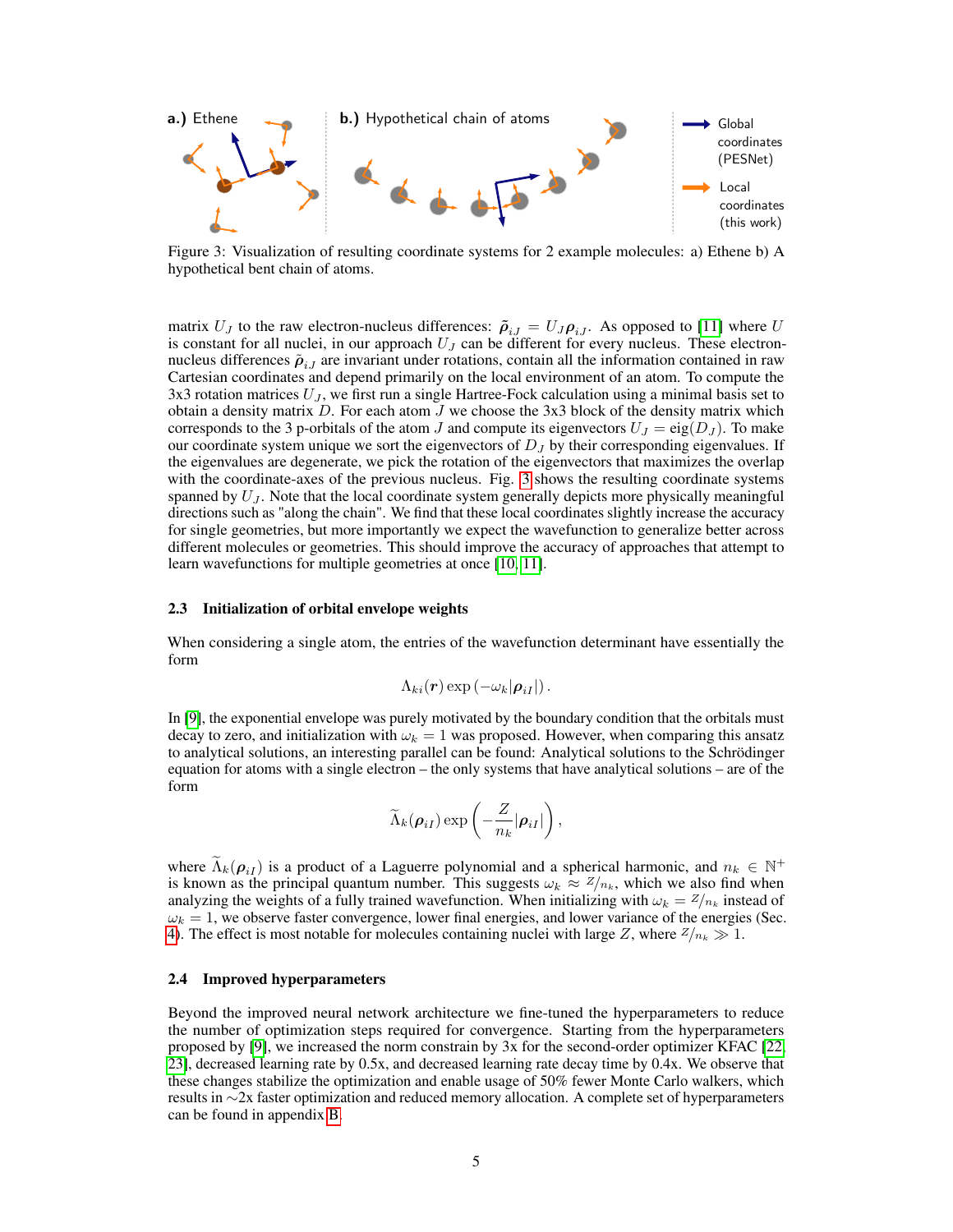#### <span id="page-5-0"></span>3 Results of improved approach

We evaluated the accuracy of our approach by comparing our computed energies against the most accurate references available in the literature. Fig. [4](#page-5-1) compares our energies against variational methods – for which lower energies are guaranteed to be more accurate – as well as non-variational high-accuracy methods. We find that across many different systems (small and large atoms, molecules at equilibrium geometry, molecules in transition states), our approach yields substantially lower – and thus more accurate – energies than previous variational results. Across all tested systems, we outperform almost all existing variational methods, both deep-learning-based methods as well as classical ones. When comparing to high-accuracy FermiNet VMC calculations, we not only reach substantially lower energies, but also do so using 4-8x fewer training steps, with each step being 25% faster (cf. appendix [C\)](#page-15-0). Comparing to a concurrently published Diffusion Monte Carlo approach, which used ∼10x more computational resources, we achieve similar or better accuracy for molecules like  $N_2$  and cyclobutadiene and slightly lower accuracy for benzene. Non-variational methods (e.g. CCSD(T)) yield slightly lower energies than our calculations for some molecules, but since those methods do not provide upper bounds or uncertainty guarantees they do not provide a ground-truth. For many applications not only absolute energies are important, but energy differences between

<span id="page-5-1"></span>

Figure 4: Energies relative to the previously known best estimate, (lower is better). Blue bars depict best published variational energies, footnotes mark the method: a: FermiNet VMC [\[9,](#page-10-8) [16\]](#page-10-15), b: Conventional DMC [\[24,](#page-11-7) [25,](#page-11-8) [26\]](#page-11-9), c: FermiNet DMC [\[20\]](#page-11-3), d: MRCI-F12. A table of absolute energies and methods for  $E_{\text{ref}}$  can be found in appendix [A.](#page-13-1) Note that  $E_{\text{ref}}$  is not necessary variational and thus may underestimate the true energy.

different molecules or geometries are of interest, for example to determine the energy required to break a chemical bond. A particularly difficult challenge is the dissociation of the  $N_2$  molecule, i.e. the energy of an  $N_2$  molecule at different bond lengths (inset Fig. [5\)](#page-6-1). Even methods that are generally regarded as highly accurate, such as CCSD(T), predict energies that deviate far from experimental data at bond-lengths from 2.5 - 4 bohr. Fig. [5](#page-6-1) depicts this deviation between experimental and computed energy for our method and the best available reference calculations. We find that our results are closer to the experimental absolute energies than all previous work, and are similar to concurrently published FermiNet-DMC results which require 5-10x more computational resources. When comparing relative energies, our approach outperforms all other deep-learning-based methods and CCSD(T), and is only beaten by the highly specialized r12-MR-ACPF method [\[27\]](#page-11-10). Similar to absolute energies, we also find that our relative energies converge substantially faster than for other deep-learning-based methods, with relative energies being almost fully converged after 50k epochs.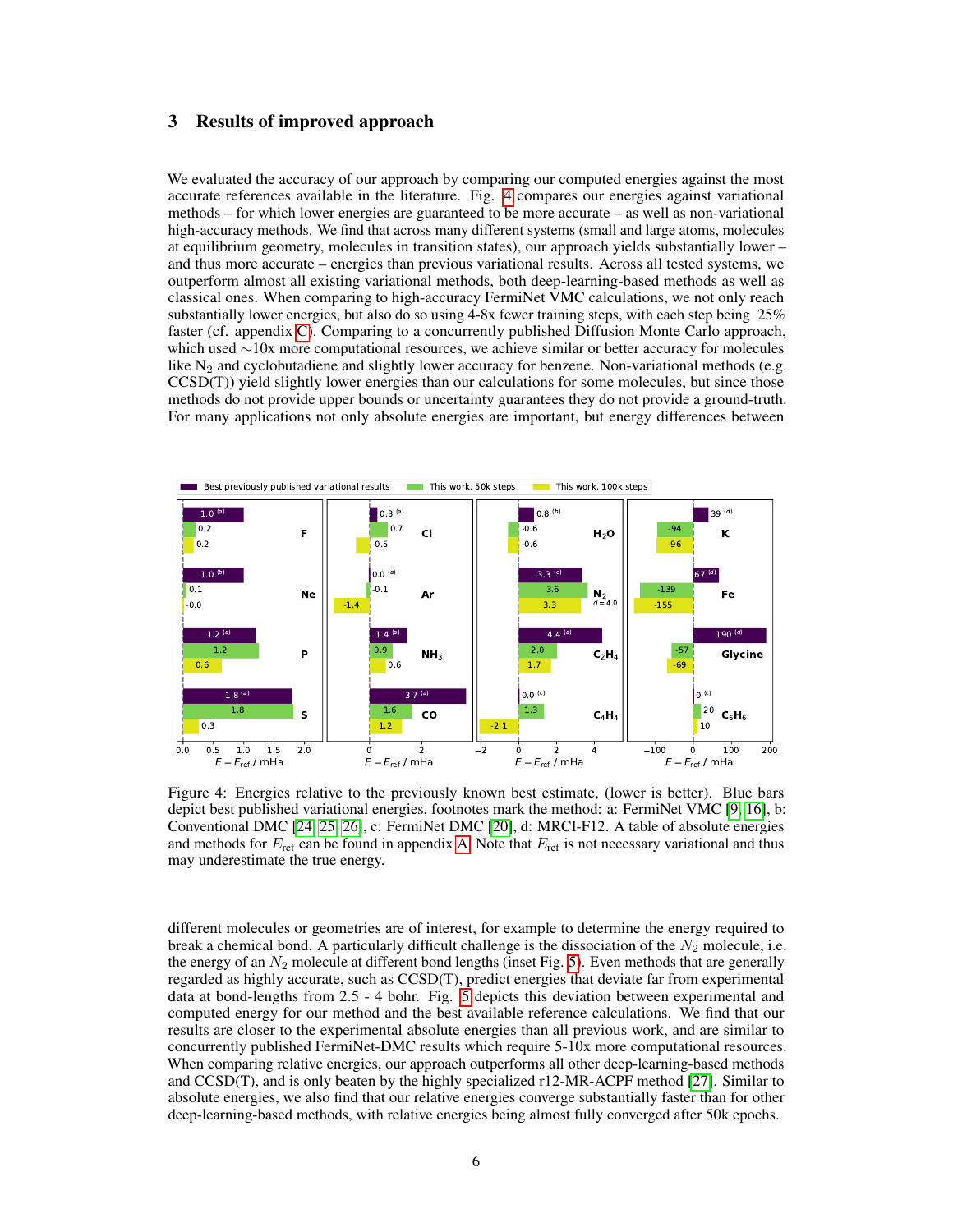<span id="page-6-1"></span>

Figure 5: Comparison of energy error  $E$  -  $E_{\text{experiment}}$  for the dissociation of the  $N_2$  molecule across various methods. Errorbars corresponds to the standard deviation wrt. two different seeds. Errorbars for our work are too small to be visible ( $\sim$  0.1 mHa). Results for  $E_{\text{experiment}}$  can be found in [\[28\]](#page-11-11), FermiNet block-det & CCSD(T) in [\[9\]](#page-10-8), FermiNet DMC in [\[20\]](#page-11-3) and r12-MR-ACPF in [\[27\]](#page-11-10).

### <span id="page-6-0"></span>4 Ablation study

To investigate which specific changes lead to the observed improvements in accuracy, we start from the improved FermiNet architecture proposed in [\[16\]](#page-10-15) and incrementally add improvements in the following order: First, we use dense  $n_{el} \times n_{el}$  determinants introduced by the FermiNet authors [\[9,](#page-10-8) [16\]](#page-10-15) in the JAX GitHub repository and described in [\[17\]](#page-11-0) instead of block-diagonal determinants. This increases computational cost and parameter count (cf. appendix [C\)](#page-15-0) but has been found to better describe the wavefunctions nodal surface. Second, we change hyperparameters as described in Sec. [2.4,](#page-4-1) which increases throughput by  $\sim$  2x. Third, we augment the electron embedding using our new SchNet-like neural network architecture described in Sec. [2.1.](#page-2-1) This leads to a moderate increase in parameter count and computational cost. Fourth, we switch to local, invariant input features as described in Sec. [2.2](#page-3-1) and remove the electron-electron difference vectors  $r_{ij}$  as inputs. Lastly we switch to initializing  $\omega_{kI}^d = \frac{Z}{n_k}$  as described in Sec. [2.3,](#page-4-2) resulting in our proposed final method. We note that the accuracy gains of these changes are not fully independent of each other and the relative attribution depends on the order in which they are applied: Earlier changes will generally generate larger energy improvements compared to later changes. At each step we compute total energies for three different molecules: ethene,  $N_2$  at the challenging bond-length of 4.0 bohr, and the K-atom. Fig. [6](#page-7-1) depicts the energy of our implementation of FermiNet, and the energy change caused by each subsequent improvement. Each experiment was repeated two times with different RNG seeds (appendix [D\)](#page-15-1), the errorbars depict the spread in energy. Overall we find that all our changes combined yield a  $\sim$ 3-20x improvement in the energy error. For ethene, the dominant contribution (3.7 mHa) comes from improved hyperparameters, which lead to the results being mostly converged after 50k epochs vs. the original settings which require 200k epochs for convergence. Architectural improvements (embedding and input features) lower the energy error by additional 1.4 mHa. For  $N_2$  it has already been observed that a single dense determinant can outperform models with multiple block-diagonal determinants [\[17\]](#page-11-0). We find the corresponding result that 32 dense determinants substantially lower the energy relative to an ansatz with 32 block-diagonal determinants. Comparing  $N_2$  to ethene, we observe larger contributions from our architectural improvements and smaller contributions from improved hyperparameters. For the K atom, the overall gains are largest, totalling 60mHa, with substantial accuracy gains from all improvements. Since K has a much larger nuclear charge (Z=19) than the constituents of ethene (Z=1,6) and N<sub>2</sub> (Z=7), also the physics-inspired initialization of the envelope parameters yields a substantial contribution.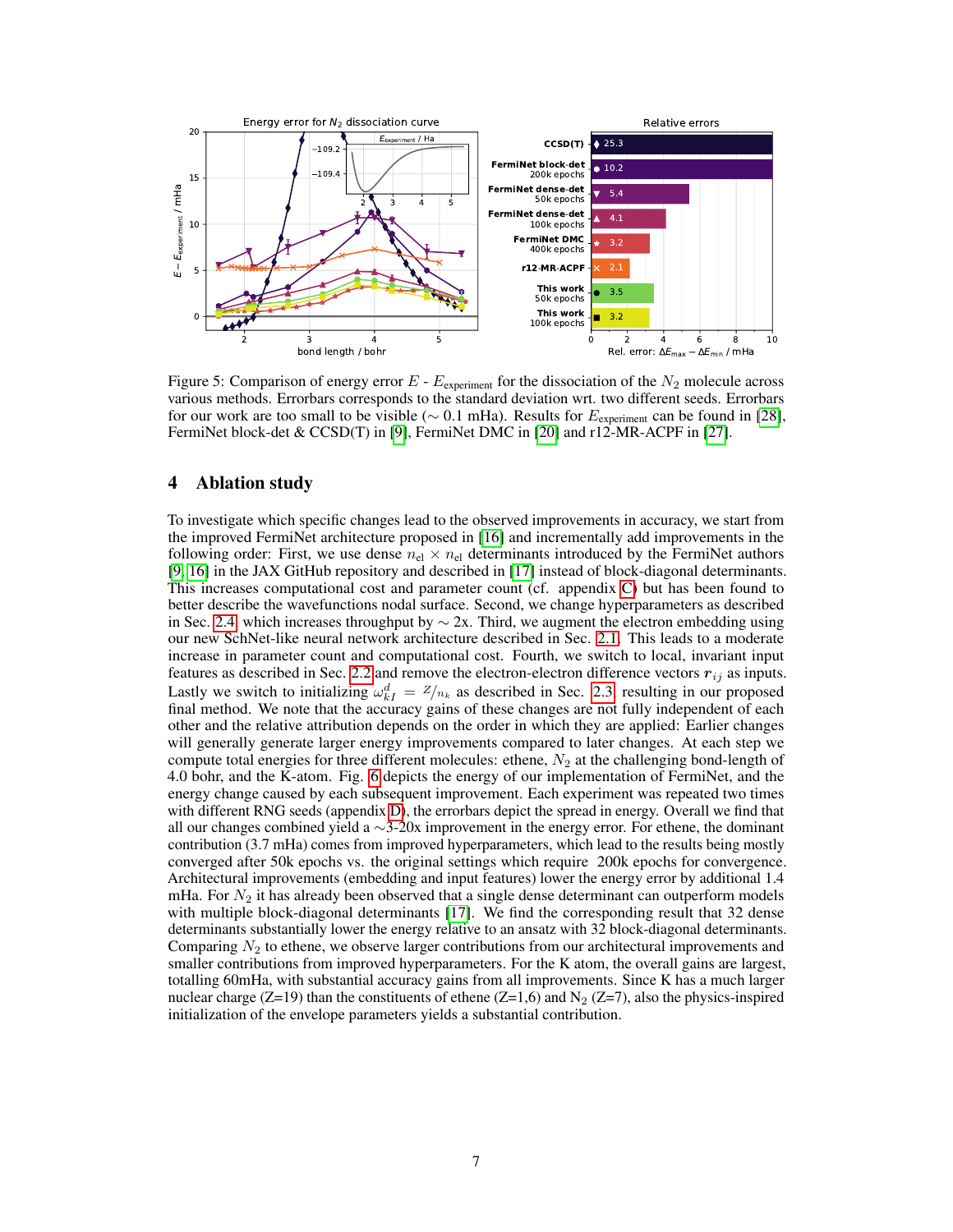<span id="page-7-1"></span>

Figure 6: Breakdown of accuracy improvements for three different molecules, each trained for 50k epochs. The black dashed line depicts the best published variational result and as reference we use the best available estimates:  $CCSD(T)$  [\[9\]](#page-10-8) for ethene, experimental data for  $N_2$  [\[28\]](#page-11-11), and our own VMC calculations after 100k epochs for the K atom.

## <span id="page-7-0"></span>5 Incorporating prior knowledge

To further understand the effect of incorporating prior knowledge into neural network architectures for physical problems as the electronic Schrödinger equation, we examined two distinct ways of increasing prior information in our model: First, by including a built-in approximate physical model, analogous to PauliNet. Second, by increasing the number of pre-training steps to more closely match a reference wavefunction before starting the optimization.

Explicitly include CASSCF PauliNet maximizes the physical prior information by computing the envelopes  $\Omega$  with CASSCF, a sophisticated conventional method, and explicitly enforcing the Kato cusp conditions [\[29\]](#page-11-12). Starting from our proposed architecture, we modified our approach step-by-step until we arrived at a PauliNet-like architecture. Fig. [7a](#page-7-2) shows the energies of an  $NH<sub>3</sub>$  molecule trained for 50k epochs at each step.

<span id="page-7-2"></span>

Figure 7: Effect of prior knowledge for  $NH<sub>3</sub>$ : a) Change in accuracy after 50k optimization epochs when transitioning from our approach to a PauliNet-like architecture, by increasing prior knowledge. b) Energy error for 3 architectures over number of training epochs. c) Mean and standard deviation of the energy error as a function of pre-training steps. Pre-training used CASSCF or HF as a reference, and the energy was evaluated after 20k or 50k subsequent variational optimization epochs.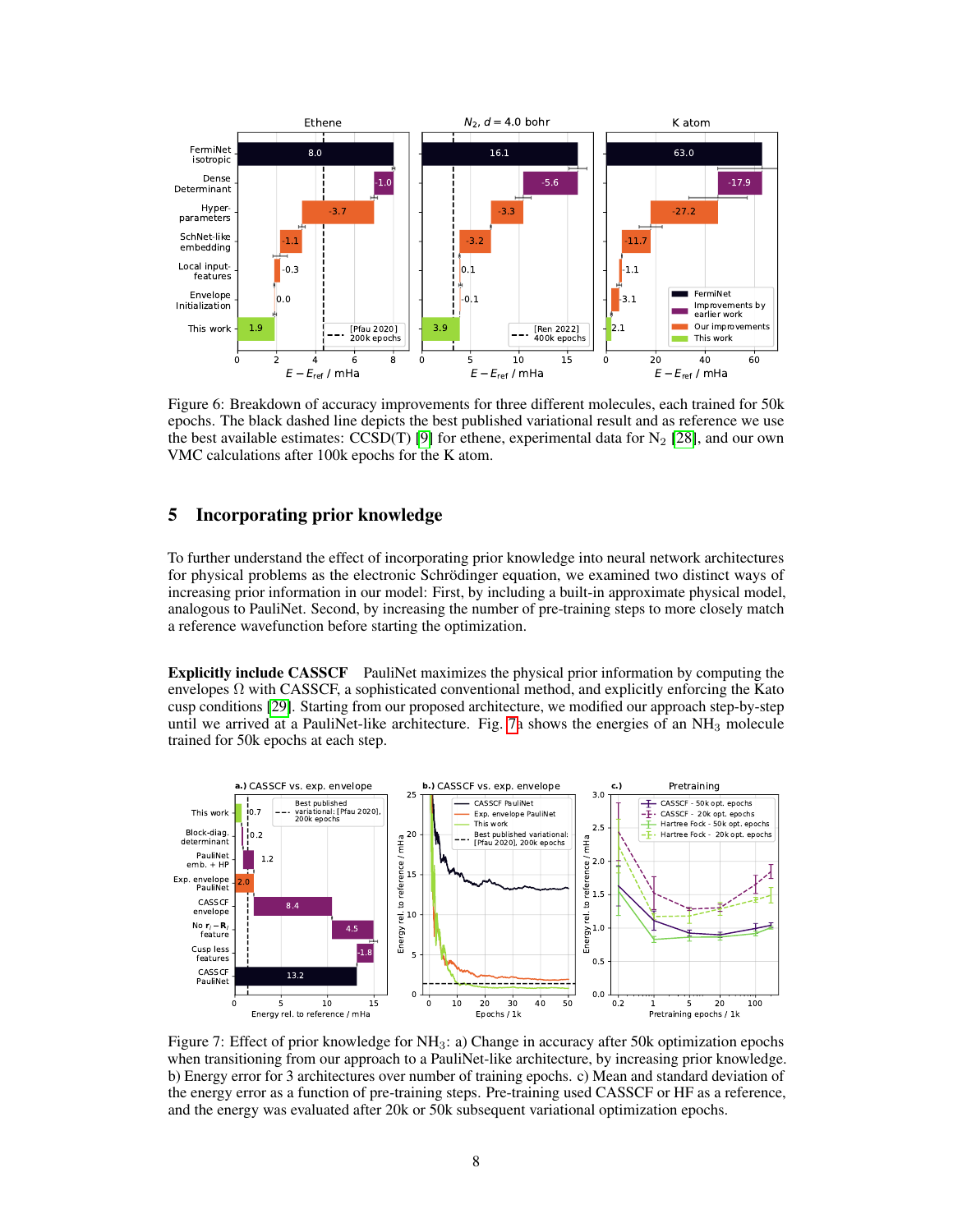First, we switch from dense determinants to block-diagonal determinants as used by the original PauliNet, leading to small loss in accuracy. Second, we exchange our embedding for the PauliNet-like embedding using the hyperparameters proposed in [\[10\]](#page-10-9), leading to a substantial loss in accuracy, presumably caused by a loss in expressiveness. Next, we replace the simple exponential envelopes by the more physically inspired CASSCF-envelopes, causing a large loss in accuracy. We then remove the vector  $r_i - R_I$  as input feature (keeping only its absolute value) as done in the original PauliNet architecture [\[8\]](#page-10-7). This again deteriorates accuracy, presumably due to enforcing rotational invariance which is too restrictive of a symmetry class as pointed out by [\[11\]](#page-10-10). Lastly we replace the electronelectron distances  $|r_{ij}|$  (which are not smooth at  $r_{ij} = 0$  and thus lead to cusps) by smooth, cuspless radial basis functions as input feature and add an explicit term to enforce the electron-electron cusp condition. Since the CASSCF-envelopes are designed to fulfill the electron-ion cusp condition, this change leads to an enforced cusp condition, slightly improving the energy accuracy. The largest loss in accuracy throughout these changes is caused by introducing the CASSCF-envelopes, suggesting that they introduce a strong bias of the wavefunction that cannot be easily overcome during training. Fig. [7b](#page-7-2) shows that architectures using exponential envelopes converge to lower absolute energies compared to the CASSCF-based PauliNet and outperform PauliNet already after ∼5000 epochs.

Increase pre-training accuracy Before starting the unsupervised variational optimization of the wavefunction, we run a short supervised pre-training of the wavefunction to roughly match a given reference wavefunction. This is computationally inexpensive because it only requires evaluation of  $\psi_{\theta}$  and a back-propagation step to update the neural network weights  $\theta$  but not the second derivative of the Hamiltonian. If the reference method yields a decent approximation to the true wavefunction, this pre-training significantly speeds-up optimization and avoids unstable parameter regimes [\[9\]](#page-10-8). To incorporate more prior knowledge, one could either use a more sophisticated reference method (e.g. CASSCF instead of HF) or increase the number of pre-training steps. In Fig. [7c](#page-7-2) we pre-trained the wavefunction with a block diagonal determinant for the  $NH<sub>3</sub>$  molecule using a CASSCF and Hartree-Fock reference. We increased pre-training iteration steps and evaluated the energy after subsequent 20k and 50k variational optimization epochs, each run was repeated with five different seeds. Increasing the number of pre-training steps initially increases accuracy – since it provides a better starting point for the subsequent variational optimization – but when increasing pre-training beyond 20k steps, accuracy deteriorates for both methods. Surprisingly, we observe a drop in accuracy when using CASSCF as a reference method compared to the simpler Hartree-Fock method. This effect is even more pronounced when increasing the number of pre-training steps. It suggests that excessive pre-training introduces a bias that is hard to overcome during variational optimization, similarly to a built-in reference method.

#### 6 Discussion and Limitations

**Discussion** We find that our approach yields substantially more accurate absolute energies than all previous work – both classical as well as deep-learning-based – and that we reach these accuracies 4-8x faster than the next best method (FermiNet). Especially for larger systems, such as 4th row atoms or the amino acid glycine, we outperform conventional "gold-standard" methods like MRCI-F12(Q) by ∼100 mHa. This corroborates the fact that deep-learning-based methods are emerging as a new gold-standard in computational chemistry and showcases the immense potential of machinelearning-based methods in the natural sciences. A concurrent work [\[20\]](#page-11-3) was able to achieve similar accuracies by applying Diffusion Monte Carlo (DMC) on top of a FermiNet VMC calculation, highlighting the potential of deep-learning Monte Carlo methods. However, [\[20\]](#page-11-3) required ∼10x more computational resources and their VMC results – already by themselves 8x more expensive then our calculations – are consistently inferior to our results. This showcases a promising route towards further improvements by using our substantially cheaper and more accurate VMC results as a starting point for a DMC calculation.

Regarding the question of how much physics to include in the model, we find varying results. For exact physical constraints, such as symmetries or the cusp conditions, inclusion in the model generally appears to be helpful. However for prior knowledge from existing approximate solutions (such as CASSCF) the situation is more subtle. On the one hand, soft physical guidance such as short supervised pre-training or physics-inspired weight initialization accelerates optimization. On the other hand, we show empirically that increasing physical prior knowledge, e.g. by incorporating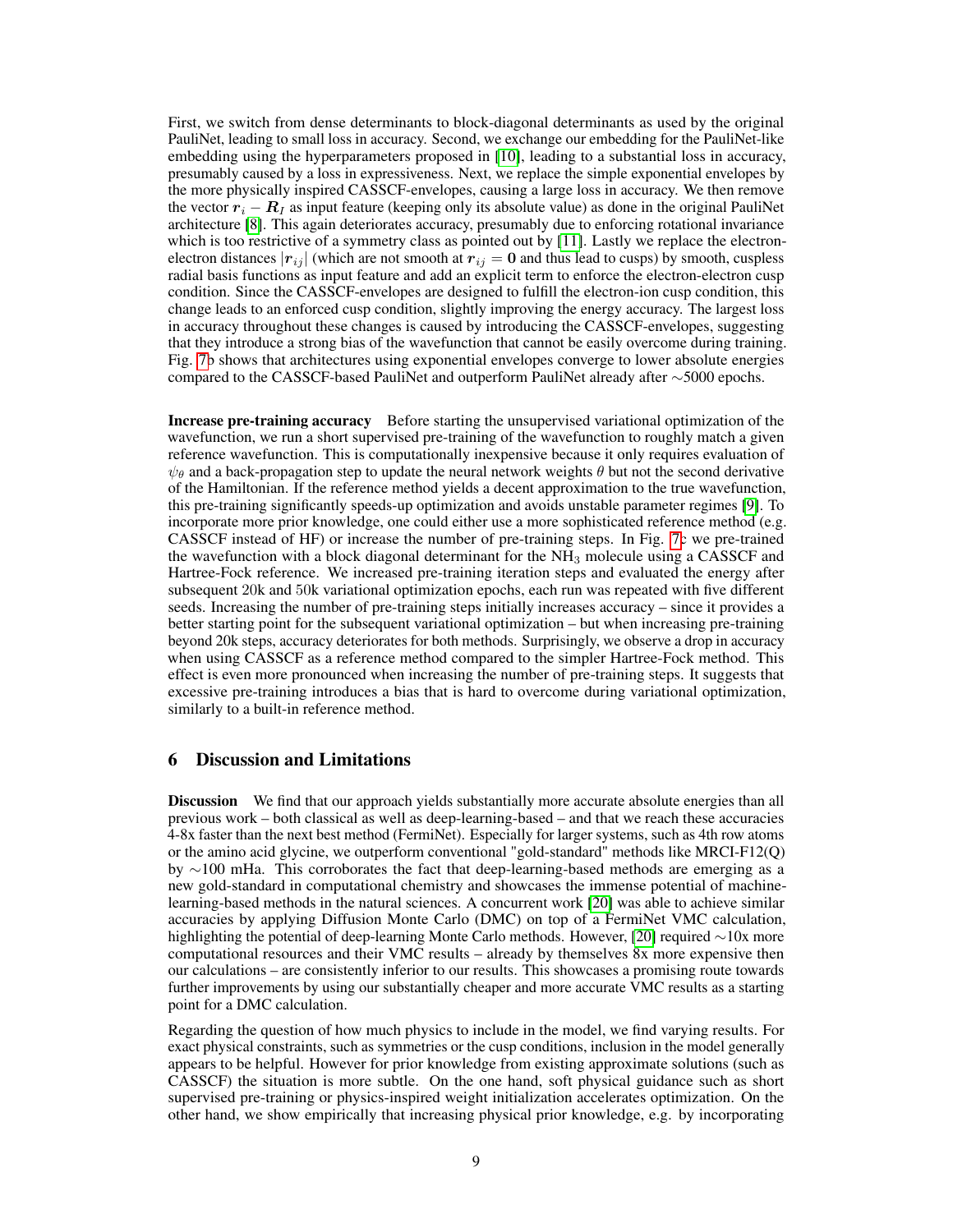CASSCF or extensive supervised pre-training, does not necessarily increase accuracy, but can in fact introduce detrimental biases that are hard to overcome during wavefunction optimization.

Limitations and outlook Despite the proposed improvements and favorable scaling of the method, computation of energies for large molecules still takes days of GPU-time on current hardware. While the same holds true for conventional high-accuracy approaches, substantial speed-ups are still required to make DL-VMC more accessible for practitioners. Additionally, when increasing the nuclear charges, the wavefunction becomes increasingly localised, which leads to a reduction in average Monte Carlo stepsize and potentially correlated samples. We circumvent this effect for 4th row atoms by increasing the number of intermediate Monte Carlo steps, but further research into Monte Carlo sampling methods [\[30,](#page-11-13) [31\]](#page-11-14) is required to fully address this issue. Despite our improvements for the accuracy of energy differences between different molecules or geometries, DL-VMC is still outperformed by other, computationally cheaper methods in some cases. Initial research into the regularity of the wavefunction across different molecules [\[10,](#page-10-9) [11\]](#page-10-10) provides a promising route to improvements. We note in passing that thanks to the local coordinate input features, our architecture fulfills the required rotational invariance required for these approaches.

# 7 Code availability

The code alongside a detailed documentation is available as part of the DeepErwin code package on the Python Package Index (PyPI) and github (<https://github.com/mdsunivie/deeperwin>) under the MIT license.

# 8 Acknowledgements

We gratefully acknowledge financial support from the following grants: Austrian Science Fund FWF Project I 3403 (P.G.), WWTF-ICT19-041 (L.G.). The computational results have been achieved using the Vienna Scientific Cluster (VSC). The funders had no role in study design, data collection and analysis, decision to publish or preparation of the manuscript. Additionally, we thank Nicholas Gao for providing his results and data and Rafael Reisenhofer for providing valuable feedback to the manuscript.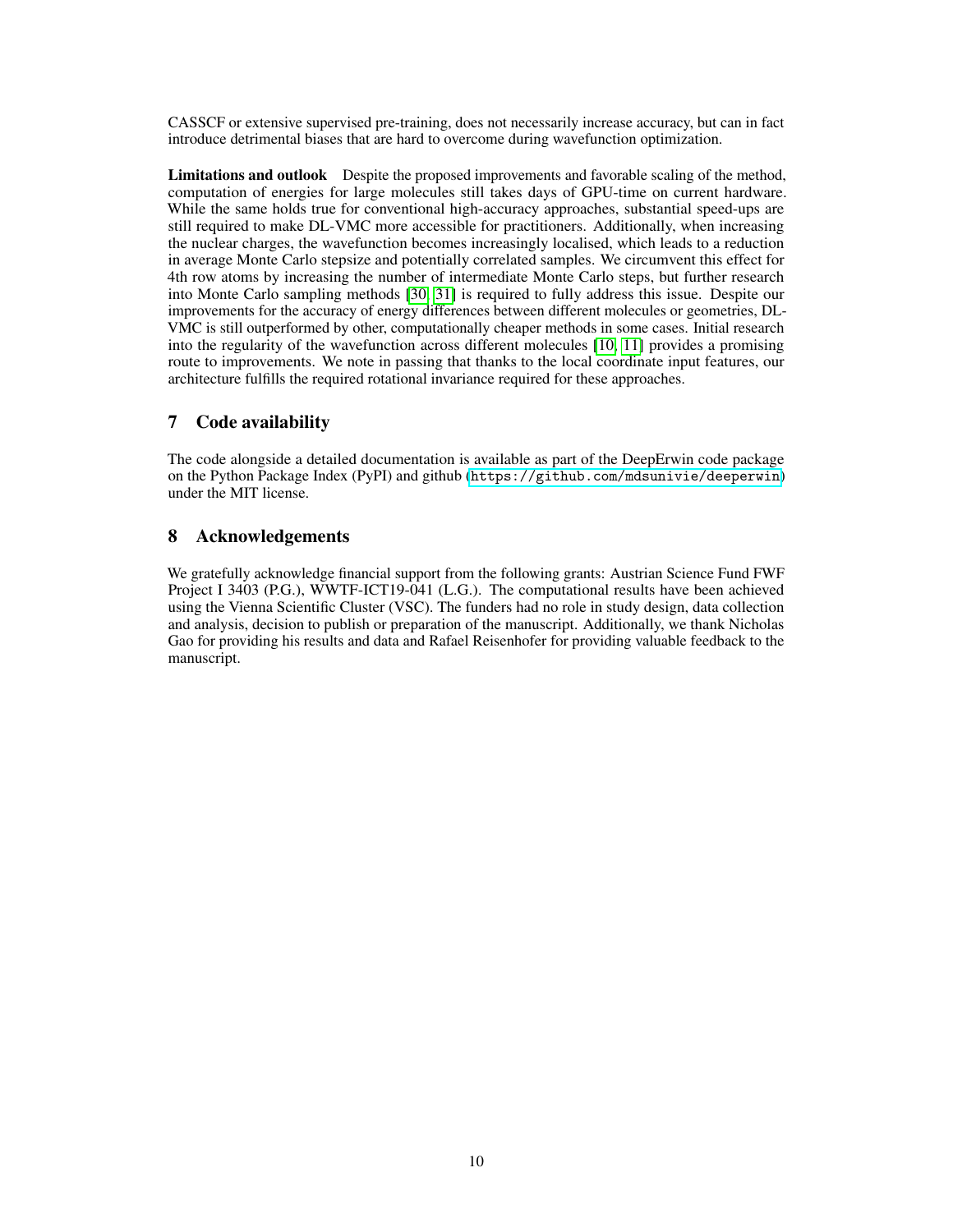#### References

- <span id="page-10-0"></span>[1] Janus J. Eriksen et al. "The Ground State Electronic Energy of Benzene". In: *The Journal of Physical Chemistry Letters* 11.20 (Oct. 2020). Publisher: American Chemical Society, pp. 8922–8929. DOI: [10.1021/acs.jpclett.0c02621](https://doi.org/10.1021/acs.jpclett.0c02621). URL: [https://doi.org/10.](https://doi.org/10.1021/acs.jpclett.0c02621) [1021/acs.jpclett.0c02621](https://doi.org/10.1021/acs.jpclett.0c02621) (visited on 04/21/2022).
- <span id="page-10-1"></span>[2] Narbe Mardirossian and Martin Head-Gordon. "Thirty years of density functional theory in computational chemistry: an overview and extensive assessment of 200 density functionals". In: *Molecular Physics* 115.19 (2017), pp. 2315–2372. DOI: [10.1080/00268976.2017.1333644](https://doi.org/10.1080/00268976.2017.1333644). eprint: <https://doi.org/10.1080/00268976.2017.1333644>. URL: [https://doi.](https://doi.org/10.1080/00268976.2017.1333644) [org/10.1080/00268976.2017.1333644](https://doi.org/10.1080/00268976.2017.1333644).
- <span id="page-10-2"></span>[3] Aron J. Cohen, Paula Mori-Sánchez, and Weitao Yang. "Challenges for Density Functional Theory". In: *Chemical Reviews* 112.1 (Jan. 2012). Publisher: American Chemical Society, pp. 289–320. ISSN: 0009-2665. DOI: [10.1021/cr200107z](https://doi.org/10.1021/cr200107z). URL: [https://doi.org/10.](https://doi.org/10.1021/cr200107z) [1021/cr200107z](https://doi.org/10.1021/cr200107z).
- <span id="page-10-3"></span>[4] Jiequn Han, Linfeng Zhang, and Weinan E. "Solving many-electron Schrödinger equation using deep neural networks". In: *J. Comput. Phys.* 399 (Dec. 2019), p. 108929. ISSN: 0021- 9991. DOI: [10.1016/j.jcp.2019.108929](https://doi.org/10.1016/j.jcp.2019.108929). URL: [http://dx.doi.org/10.1016/j.jcp.](http://dx.doi.org/10.1016/j.jcp.2019.108929) [2019.108929](http://dx.doi.org/10.1016/j.jcp.2019.108929).
- <span id="page-10-4"></span>[5] Giuseppe Carleo and Matthias Troyer. "Solving the quantum many-body problem with artificial neural networks". In: *Science* 355.6325 (Feb. 2017). Publisher: American Association for the Advancement of Science, pp. 602–606. DOI: [10.1126/science.aag2302](https://doi.org/10.1126/science.aag2302). URL: [https:](https://www.science.org/doi/10.1126/science.aag2302) [//www.science.org/doi/10.1126/science.aag2302](https://www.science.org/doi/10.1126/science.aag2302) (visited on 05/09/2022).
- <span id="page-10-5"></span>[6] Wolfgang Pauli. *Nobel lecture*. 1946.
- <span id="page-10-6"></span>[7] W. K. Hastings. "Monte Carlo sampling methods using Markov chains and their applications". In: *Biometrika* 57.1 (Apr. 1970), 97–109. ISSN: 0006-3444. DOI: [10.1093/biomet/57.1.97](https://doi.org/10.1093/biomet/57.1.97). eprint: [https://academic.oup.com/biomet/article-pdf/57/1/97/23940249/57-](https://academic.oup.com/biomet/article-pdf/57/1/97/23940249/57-1-97.pdf) [1-97.pdf](https://academic.oup.com/biomet/article-pdf/57/1/97/23940249/57-1-97.pdf). URL: <https://doi.org/10.1093/biomet/57.1.97>.
- <span id="page-10-7"></span>[8] Jan Hermann, Zeno Schätzle, and Frank Noé. "Deep-neural-network solution of the electronic Schrödinger equation". In: *Nat. Chem.* 12.10 (Oct. 2020), 891–897. ISSN: 1755-4349. DOI: [10.1038/s41557-020-0544-y](https://doi.org/10.1038/s41557-020-0544-y). URL: [https://doi.org/10.1038/s41557-020-0544](https://doi.org/10.1038/s41557-020-0544-y) [y](https://doi.org/10.1038/s41557-020-0544-y).
- <span id="page-10-8"></span>[9] David Pfau et al. "Ab initio solution of the many-electron Schrödinger equation with deep neural networks". In: *Phys. Rev. Res.* 2 (3 Sept. 2020), p. 033429. DOI: [10 . 1103 /](https://doi.org/10.1103/PhysRevResearch.2.033429) [PhysRevResearch . 2 . 033429](https://doi.org/10.1103/PhysRevResearch.2.033429). URL: [https : / / link . aps . org / doi / 10 . 1103 /](https://link.aps.org/doi/10.1103/PhysRevResearch.2.033429) [PhysRevResearch.2.033429](https://link.aps.org/doi/10.1103/PhysRevResearch.2.033429).
- <span id="page-10-9"></span>[10] Michael Scherbela et al. *Solving the electronic Schrödinger equation for multiple nuclear geometries with weight-sharing deep neural networks*. 2021. DOI: [10.48550/ARXIV.2105.](https://doi.org/10.48550/ARXIV.2105.08351) [08351](https://doi.org/10.48550/ARXIV.2105.08351). URL: <https://arxiv.org/abs/2105.08351>.
- <span id="page-10-10"></span>[11] Nicholas Gao and Stephan Günnemann. *Ab-Initio Potential Energy Surfaces by Pairing GNNs with Neural Wave Functions*. 2021. DOI: [10.48550/ARXIV.2110.05064](https://doi.org/10.48550/ARXIV.2110.05064). URL: [https:](https://arxiv.org/abs/2110.05064) [//arxiv.org/abs/2110.05064](https://arxiv.org/abs/2110.05064).
- <span id="page-10-11"></span>[12] Mike Entwistle et al. *Electronic excited states in deep variational Monte Carlo*. 2022. DOI: [10.48550/ARXIV.2203.09472](https://doi.org/10.48550/ARXIV.2203.09472). URL: <https://arxiv.org/abs/2203.09472>.
- <span id="page-10-12"></span>[13] Max Wilson et al. *Wave function Ansatz (but Periodic) Networks and the Homogeneous Electron Gas*. 2022. DOI: [10.48550/ARXIV.2202.04622](https://doi.org/10.48550/ARXIV.2202.04622). URL: [https://arxiv.org/](https://arxiv.org/abs/2202.04622) [abs/2202.04622](https://arxiv.org/abs/2202.04622).
- <span id="page-10-13"></span>[14] G. Cassella et al. *Discovering Quantum Phase Transitions with Fermionic Neural Networks*. DOI: [10.48550/ARXIV.2202.05183](https://doi.org/10.48550/ARXIV.2202.05183). URL: <https://arxiv.org/abs/2202.05183>.
- <span id="page-10-14"></span>[15] Xiang Li, Zhe Li, and Ji Chen. "Ab initio calculation of real solids via neural network ansatz". In: *arXiv:2203.15472 [cond-mat, physics:physics]* (Mar. 2022). arXiv: 2203.15472. DOI: [10.48550/ARXIV.2203.15472](https://doi.org/10.48550/ARXIV.2203.15472). URL: <http://arxiv.org/abs/2203.15472> (visited on 04/20/2022).
- <span id="page-10-15"></span>[16] James S. Spencer et al. *Better, Faster Fermionic Neural Networks*. 2020. DOI: [10.48550/](https://doi.org/10.48550/ARXIV.2011.07125) [ARXIV.2011.07125](https://doi.org/10.48550/ARXIV.2011.07125). URL: <https://arxiv.org/abs/2011.07125>.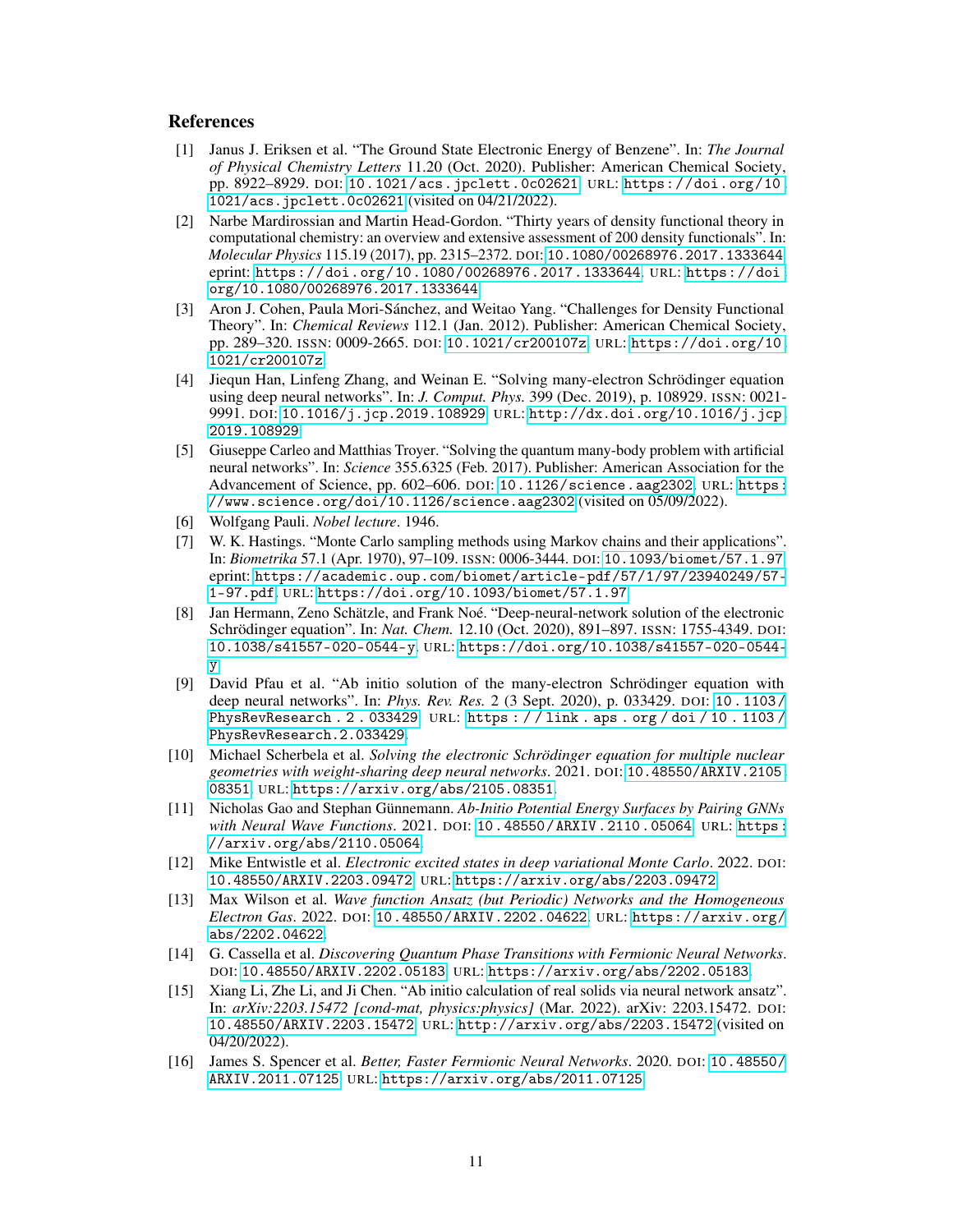- <span id="page-11-0"></span>[17] Jeffmin Lin, Gil Goldshlager, and Lin Lin. "Explicitly antisymmetrized neural network layers for variational Monte Carlo simulation". In: *arXiv:2112.03491 [physics]* (Dec. 2021). arXiv: 2112.03491. DOI: [10.48550/ARXIV.2112.03491](https://doi.org/10.48550/ARXIV.2112.03491). URL: [http://arxiv.org/abs/2112.](http://arxiv.org/abs/2112.03491) [03491](http://arxiv.org/abs/2112.03491) (visited on 03/25/2022).
- <span id="page-11-1"></span>[18] Xiang Li et al. "Fermionic neural network with effective core potential". In: *Physical Review Research* 4.1 (Jan. 2022). Publisher: American Physical Society, p. 013021. DOI: [10.](https://doi.org/10.1103/PhysRevResearch.4.013021) [1103/PhysRevResearch.4.013021](https://doi.org/10.1103/PhysRevResearch.4.013021). URL: [https://link.aps.org/doi/10.1103/](https://link.aps.org/doi/10.1103/PhysRevResearch.4.013021) [PhysRevResearch.4.013021](https://link.aps.org/doi/10.1103/PhysRevResearch.4.013021) (visited on 04/26/2022).
- <span id="page-11-2"></span>[19] Max Wilson et al. *Simulations of state-of-the-art fermionic neural network wave functions with diffusion Monte Carlo*. 2021. DOI: [10.48550/ARXIV.2103.12570](https://doi.org/10.48550/ARXIV.2103.12570). arXiv: [2103.12570](https://arxiv.org/abs/2103.12570) [\[physics.chem-ph\]](https://arxiv.org/abs/2103.12570).
- <span id="page-11-3"></span>[20] Weiluo Ren, Weizhong Fu, and Ji Chen. *Towards the ground state of molecules via diffusion Monte Carlo on neural networks*. 2022. DOI: [10.48550/ARXIV.2204.13903](https://doi.org/10.48550/ARXIV.2204.13903). URL: [https:](https://arxiv.org/abs/2204.13903) [//arxiv.org/abs/2204.13903](https://arxiv.org/abs/2204.13903).
- <span id="page-11-4"></span>[21] Kristof Schütt et al. "SchNet: A continuous-filter convolutional neural network for modeling quantum interactions". In: *Advances in Neural Information Processing Systems*. Ed. by I. Guyon et al. Vol. 30. Curran Associates, Inc., 2017. URL: [https://proceedings.neurips.](https://proceedings.neurips.cc/paper/2017/file/303ed4c69846ab36c2904d3ba8573050-Paper.pdf) [cc/paper/2017/file/303ed4c69846ab36c2904d3ba8573050-Paper.pdf](https://proceedings.neurips.cc/paper/2017/file/303ed4c69846ab36c2904d3ba8573050-Paper.pdf).
- <span id="page-11-5"></span>[22] James Martens and Roger Grosse. "Optimizing neural networks with kronecker-factored approximate curvature". In: *International conference on machine learning*. PMLR. 2015, pp. 2408–2417.
- <span id="page-11-6"></span>[23] Aleksandar Botev and James Martens. *KFAC-JAX*. Version 0.0.1. 2022. URL: [http://github.](http://github.com/deepmind/kfac-jax) [com/deepmind/kfac-jax](http://github.com/deepmind/kfac-jax).
- <span id="page-11-7"></span>[24] P. Seth, P. López Ríos, and R. J. Needs. "Quantum Monte Carlo study of the first-row atoms and ions". In: *The Journal of Chemical Physics* 134.8 (2011), p. 084105. DOI: [10.1063/1.](https://doi.org/10.1063/1.3554625) [3554625](https://doi.org/10.1063/1.3554625). eprint: <https://doi.org/10.1063/1.3554625>. URL: [https://doi.org/10.](https://doi.org/10.1063/1.3554625) [1063/1.3554625](https://doi.org/10.1063/1.3554625).
- <span id="page-11-8"></span>[25] Norbert Nemec, Michael D. Towler, and R. J. Needs. "Benchmark all-electron ab initio quantum Monte Carlo calculations for small molecules". In: *The Journal of Chemical Physics* 132.3 (Jan. 2010). Publisher: American Institute of Physics, p. 034111. ISSN: 0021-9606. DOI: [10.1063/1.3288054](https://doi.org/10.1063/1.3288054). URL: [http://aipscitation.org/doi/full/10.1063/1.](http://aipscitation.org/doi/full/10.1063/1.3288054) [3288054](http://aipscitation.org/doi/full/10.1063/1.3288054) (visited on 04/12/2022).
- <span id="page-11-9"></span>[26] Bryan K. Clark et al. "Computing the energy of a water molecule using multideterminants: A simple, efficient algorithm". In: *The Journal of Chemical Physics* 135.24 (Dec. 2011). Publisher: American Institute of Physics, p. 244105. ISSN: 0021-9606. DOI: [10.1063/1.](https://doi.org/10.1063/1.3665391) [3665391](https://doi.org/10.1063/1.3665391). URL: <http://aipscitation.org/doi/full/10.1063/1.3665391> (visited on 05/31/2022).
- <span id="page-11-10"></span>[27] Robert J. Gdanitz. "Accurately solving the electronic Schrödinger equation of atoms and molecules using explicitly correlated (r12-)MR-CI: the ground state potential energy curve of N2". In: *Chemical Physics Letters* 283.5 (1998), pp. 253–261. ISSN: 0009-2614. DOI: [https:](https://doi.org/https://doi.org/10.1016/S0009-2614(97)01392-4) [//doi.org/10.1016/S0009-2614\(97\)01392-4](https://doi.org/https://doi.org/10.1016/S0009-2614(97)01392-4). URL: [https://www.sciencedirect.](https://www.sciencedirect.com/science/article/pii/S0009261497013924) [com/science/article/pii/S0009261497013924](https://www.sciencedirect.com/science/article/pii/S0009261497013924).
- <span id="page-11-11"></span>[28] Robert J. Le Roy, Yiye Huang, and Calvin Jary. "An accurate analytic potential function for ground-state N2 from a direct-potential-fit analysis of spectroscopic data". In: *The Journal of Chemical Physics* 125.16 (2006), p. 164310. DOI: [10.1063/1.2354502](https://doi.org/10.1063/1.2354502). eprint: [https:](https://doi.org/10.1063/1.2354502) [//doi.org/10.1063/1.2354502](https://doi.org/10.1063/1.2354502). URL: <https://doi.org/10.1063/1.2354502>.
- <span id="page-11-12"></span>[29] Tosio Kato. "On the eigenfunctions of many-particle systems in quantum mechanics". In: *Commun. Pure Appl. Math.* 10.2 (1957), 151–177. DOI: [10.1002/cpa.3160100201](https://doi.org/10.1002/cpa.3160100201). eprint: <https://onlinelibrary.wiley.com/doi/pdf/10.1002/cpa.3160100201>. URL: <https://onlinelibrary.wiley.com/doi/abs/10.1002/cpa.3160100201>.
- <span id="page-11-13"></span>[30] C. J. Umrigar, M. P. Nightingale, and K. J. Runge. "A diffusion Monte Carlo algorithm with very small time-step errors". In: *The Journal of Chemical Physics* 99.4 (1993), pp. 2865– 2890. DOI: [10.1063/1.465195](https://doi.org/10.1063/1.465195). eprint: <https://doi.org/10.1063/1.465195>. URL: <https://doi.org/10.1063/1.465195>.
- <span id="page-11-14"></span>[31] C. J. Umrigar. "Accelerated Metropolis method". In: *Phys. Rev. Lett.* 71 (3 1993), pp. 408–411. DOI: [10.1103/PhysRevLett.71.408](https://doi.org/10.1103/PhysRevLett.71.408). URL: [https://link.aps.org/doi/10.1103/](https://link.aps.org/doi/10.1103/PhysRevLett.71.408) [PhysRevLett.71.408](https://link.aps.org/doi/10.1103/PhysRevLett.71.408).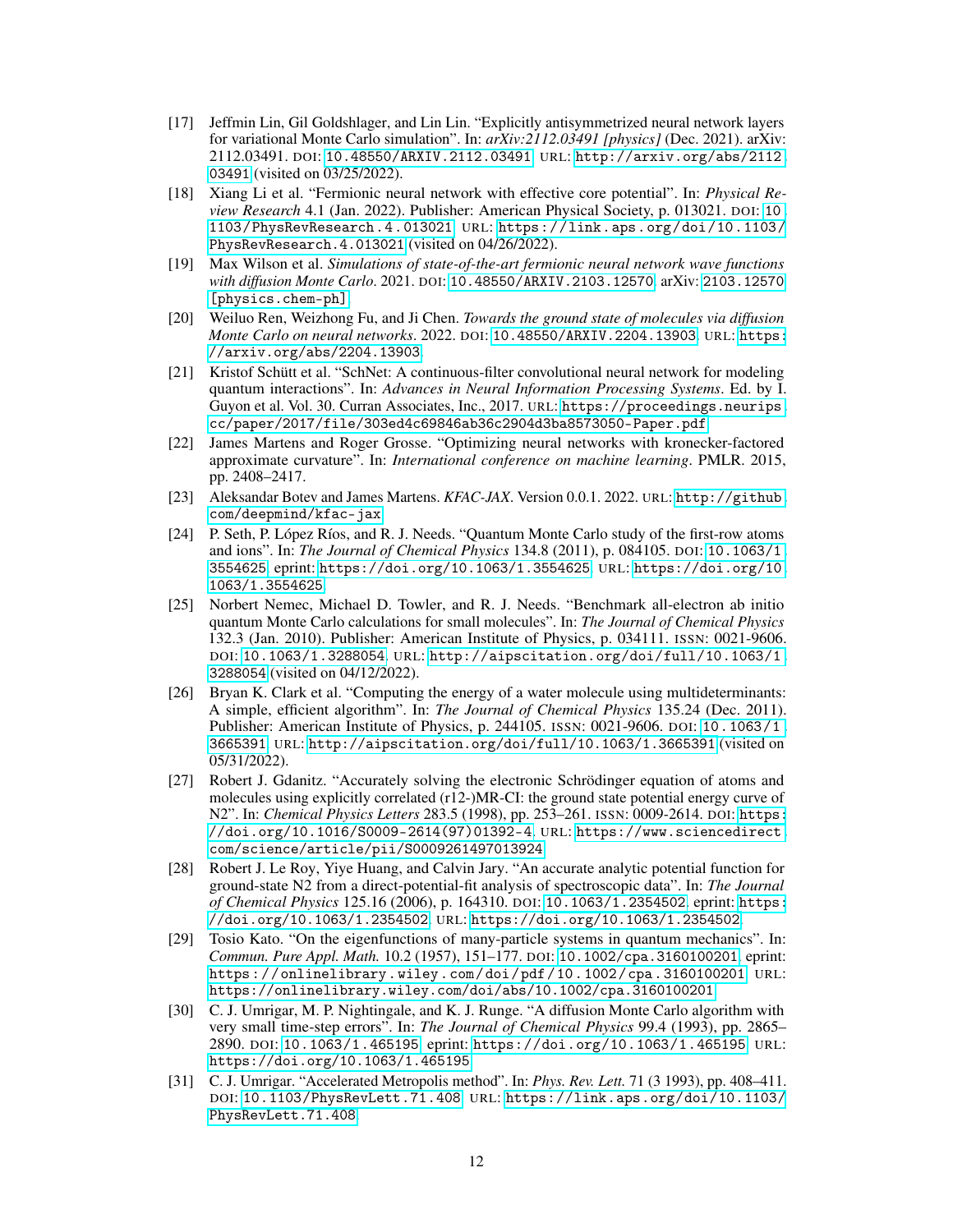- <span id="page-12-0"></span>[32] Subhas J. Chakravorty et al. "Ground-state correlation energies for atomic ions with 3 to 18 electrons". In: *Phys. Rev. A* 47 (5 1993), pp. 3649–3670. DOI: [10.1103/PhysRevA.47.3649](https://doi.org/10.1103/PhysRevA.47.3649). URL: <https://link.aps.org/doi/10.1103/PhysRevA.47.3649>.
- <span id="page-12-1"></span>[33] Bruce J. Rosenberg and Isaiah Shavitt. "Ab initio SCF and CI studies on the ground state of the water molecule. I. Comparison of CGTO and STO basis sets near the Hartree–Fock limit". In: *The Journal of Chemical Physics* 63.5 (Sept. 1975). Publisher: American Institute of Physics, pp. 2162–2174. ISSN: 0021-9606. DOI: [10.1063/1.431596](https://doi.org/10.1063/1.431596). URL: [http://aipscitation.](http://aipscitation.org/doi/10.1063/1.431596) [org/doi/10.1063/1.431596](http://aipscitation.org/doi/10.1063/1.431596) (visited on 05/31/2022).
- <span id="page-12-2"></span>[34] H.-J. Werner et al. "MOLPRO: a general-purpose quantum chemistry program package". In: *Wiley Interdiscip. Rev. Comput. Mol. Sci.* 2 (2012), 242–253.
- <span id="page-12-3"></span>[35] H.-J. Werner et al. *MOLPRO, version 2012.1, a package of ab initio programs*. see https://www.molpro.net. Cardiff, UK, 2012.
- <span id="page-12-4"></span>[36] Thomas B. Adler, Gerald Knizia, and Hans-Joachim Werner. "A simple and efficient CCSD(T)- F12 approximation". In: *J. Chem. Phys.* 127.22 (2007), p. 221106. DOI: [10.1063/1.2817618](https://doi.org/10.1063/1.2817618). eprint: <https://doi.org/10.1063/1.2817618>. URL: [https://doi.org/10.1063/1.](https://doi.org/10.1063/1.2817618) [2817618](https://doi.org/10.1063/1.2817618).
- <span id="page-12-5"></span>[37] Kirk A. Peterson, Thomas B. Adler, and Hans-Joachim Werner. "Systematically convergent basis sets for explicitly correlated wavefunctions: The atoms H, He, B–Ne, and Al–Ar". In: *J. Chem. Phys.* 128.8 (2008), p. 084102. DOI: [10.1063/1.2831537](https://doi.org/10.1063/1.2831537). eprint: [https:](https://doi.org/10.1063/1.2831537) [//doi.org/10.1063/1.2831537](https://doi.org/10.1063/1.2831537). URL: <https://doi.org/10.1063/1.2831537>.
- <span id="page-12-6"></span>[38] J. Grant Hill, Shivnath Mazumder, and Kirk A. Peterson. "Correlation consistent basis sets for molecular core-valence effects with explicitly correlated wave functions: The atoms B–Ne and Al–Ar". In: *J. Chem. Phys.* 132.5 (2010), p. 054108. DOI: [10.1063/1.3308483](https://doi.org/10.1063/1.3308483). eprint: [https : / / doi . org / 10 . 1063 / 1 . 3308483](https://doi.org/10.1063/1.3308483). URL: [https : / / doi . org / 10 . 1063 / 1 .](https://doi.org/10.1063/1.3308483) [3308483](https://doi.org/10.1063/1.3308483).
- <span id="page-12-7"></span>[39] Florian Weigend, Filipp Furche, and Reinhart Ahlrichs. "Gaussian basis sets of quadruple zeta valence quality for atoms H–Kr". In: *J. Chem. Phys.* 119.24 (2003), pp. 12753–12762. DOI: [10.1063/1.1627293](https://doi.org/10.1063/1.1627293). URL: <https://doi.org/10.1063/1.1627293>.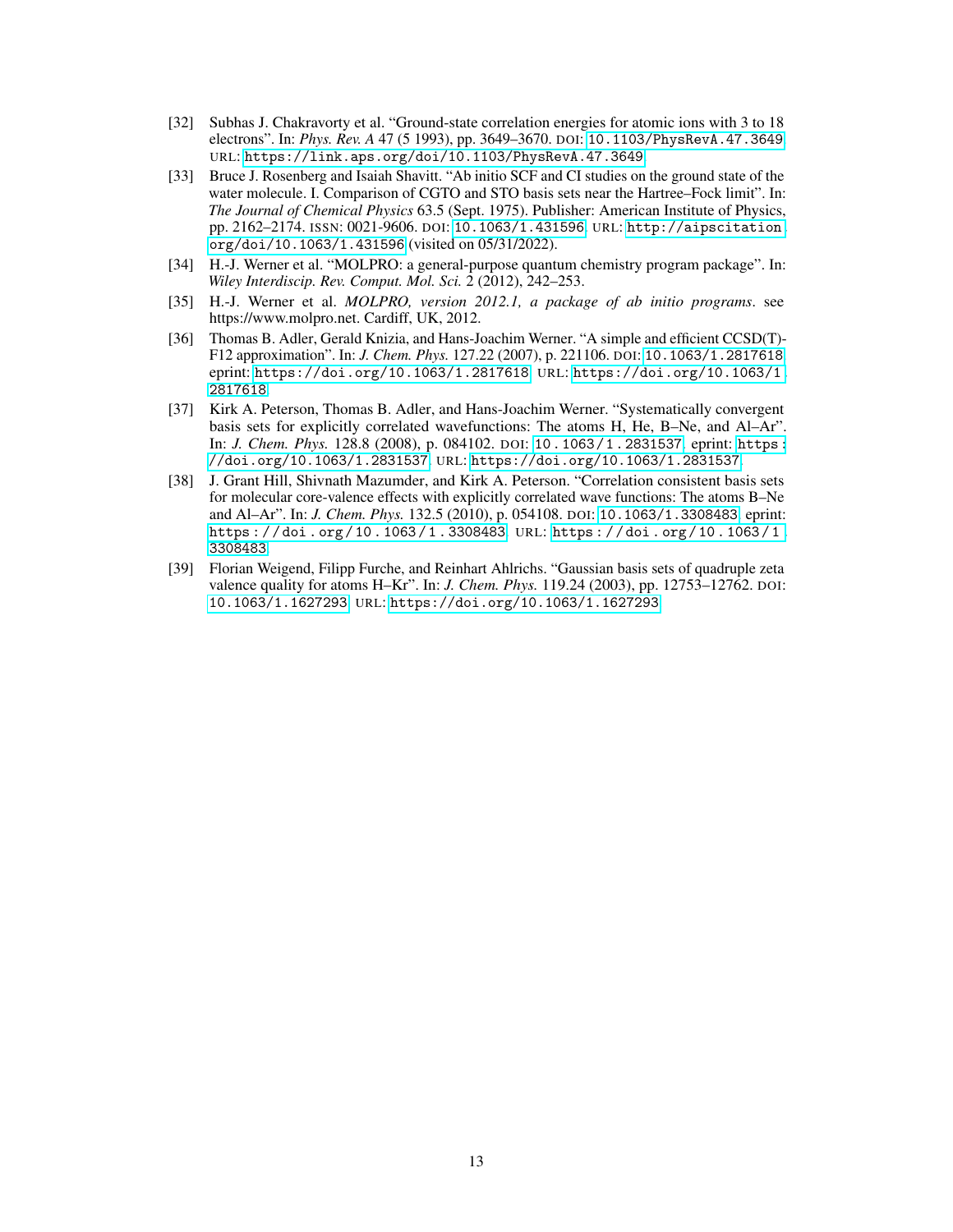## <span id="page-13-1"></span>A Absolute energies

Table 1: Ground-state energy in Ha for various methods grouped into best variational energy, lowest overall and this work. The lowest variational energy is highlighted with bold letters and the lowest overall energy by an underscore. As reference we included methods with the best energy approximation found in the literature and if not found elsewhere own computations based on a MRCI method were performed. a: FermiNet VMC [\[9,](#page-10-8) [16\]](#page-10-15), b: FermiNet DMC [\[20\]](#page-11-3), c: Diffusion Monte Carlo [\[24,](#page-11-7) [25,](#page-11-8) [26\]](#page-11-9), d: MRCI-F12, e: CCSD(T)/ CBS [\[9\]](#page-10-8), f: CAS + experimental corrections [\[32\]](#page-12-0), g: MRCI-F12(Q), h: experiment [\[33\]](#page-12-1).

| Category            | <b>System</b>    | Lowest<br><b>Variational</b> | <b>Lowest All</b>         | This work<br>50k epochs | This work<br>100k epochs |
|---------------------|------------------|------------------------------|---------------------------|-------------------------|--------------------------|
| 2nd row<br>atoms    | O                | $-75.0666$ <sup>a</sup>      | $-75.0673$ <sup>f</sup>   | $-75.0669$              | $-75.0670$               |
|                     | F                | $-99.7329$ <sup>a</sup>      | $-99.7339$ <sup>f</sup>   | $-99.7337$              | $-99.7337$               |
|                     | Ne               | $-128.9366$ <sup>c</sup>     | $-128.9376$ <sup>f</sup>  | $-128.9375$             | $-128.9376$              |
|                     | P                | $-341.2578$ <sup>a</sup>     | $-341.259$ <sup>f</sup>   | $-341.2578$             | $-341.2584$              |
| 3rd row             | S                | $-398.1082$ <sup>a</sup>     | $-398.110f$               | $-398.1082$             | $-398.1097$              |
| atoms               | Cl               | $-460.1477$ <sup>a</sup>     | $-460.148$ <sup>t</sup>   | $-460.1473$             | $-460.1485$              |
|                     | Ar               | $-527.5405$ <sup>a</sup>     | $-527.5405$ <sup>a</sup>  | $-527.5406$             | $-527.5419$              |
| 4th row<br>atoms    | K                | $-599.7847$ <sup>d</sup>     | $-599.8238$ <sup>g</sup>  | $-599.9178$             | $-599.9195$              |
|                     | Fe               | $-1263.4281$ <sup>d</sup>    | $-1263.4947$ <sup>g</sup> | $-1263.633$             | $-1263.650$              |
| Small<br>molecules  | $N_2, d = 2.068$ | $-109.5416^{\,b}$            | $-109.5425$ <sup>e</sup>  | $-109.5408$             | $-109.5414$              |
|                     | Ethene           | $-78.5844$ <sup>a</sup>      | $-78.5888$ <sup>e</sup>   | $-78.5868$              | $-78.5871$               |
|                     | $H_2O$           | $-76.4368$ <sup>c</sup>      | $-76.4376h$               | $-76.4382$              | $-76.4382$               |
|                     | CO               | $-113.3218$ <sup>a</sup>     | $-113.3255$ <sup>e</sup>  | $-113.3239$             | $-113.3242$              |
|                     | NH <sub>3</sub>  | $-56.5630$ <sup>a</sup>      | $-56.5644$ <sup>e</sup>   | $-56.5635$              | $-56.5638$               |
| Larger<br>molecules | Cyclobutadiene   | $-154.6770$ <sup>b</sup>     | $-154.67700^{\,b}$        | $-154.6757$             | $-154.6791$              |
|                     | Benzene          | $-232.2370^{\,b}$            | $-232.2370^{\,b}$         | $-232.2168$             | $-232.2267$              |
|                     | Glycine          | $-284.1741$ <sup>d</sup>     | $-284.3639$ s             | $-284.4201$             | $-284.4328$              |

# <span id="page-13-0"></span>B Computational settings

Neural network The main hyperparameters used in this work can be found in Tab. [2](#page-14-0) with minor changes for larger systems. For the third and fourth row atoms we increased as in [\[16\]](#page-10-15) the single electron stream to 512. For K and Fe we choose a higher damping for the second-order optimizer KFAC with  $4 \times 10^{-3}$  to stabilize the optimization. Additionally, we observed that with increasing nuclear charge  $Z$  the MCMC stepsize tends to decrease because of a high probability peak around the core resulting in two distinct length scales for the core and valence electrons. To circumvent high correlation between samples we increased the number of decorrelation steps to 60 for Fe. We observed for larger systems that 1000 pretraining steps is not sufficiently close to a Hartree-Fock solution and therefore increased for glycine, benzene, cyclobutadiene, K and Fe the number of pretraining steps to 4000. For glycine and benzene the batch size and number of MCMC walkers was decreased to 1700 allowing us to use a single NVIDIA A100 GPU and for glyzine, benzene and cyclobutadiene no envelope initialization at the beginning of optimization was performed. All computations were computed on either a single NVIDIA A100 or A40 GPU. We use separate 10k evaluation steps in which we do not update the neural network parameters to compute all final energies, to ensure fully unbiased energies.

Reference calculation with MRCI We carried out reference calculations for several small molecules (see Table [3\)](#page-14-1) and atoms (see Table [4\)](#page-15-2) using the MOLPRO package [\[34,](#page-12-2) [35\]](#page-12-3). On the one hand, as single-reference method, we tested coupled cluster with single and double excitations including perturbative triple excitations in its explicitly correlated F12 formulation (CCSD(T)-F12) [\[36\]](#page-12-4), which requires a restricted Hartree-Fock (HF) calculation in the employed implementation.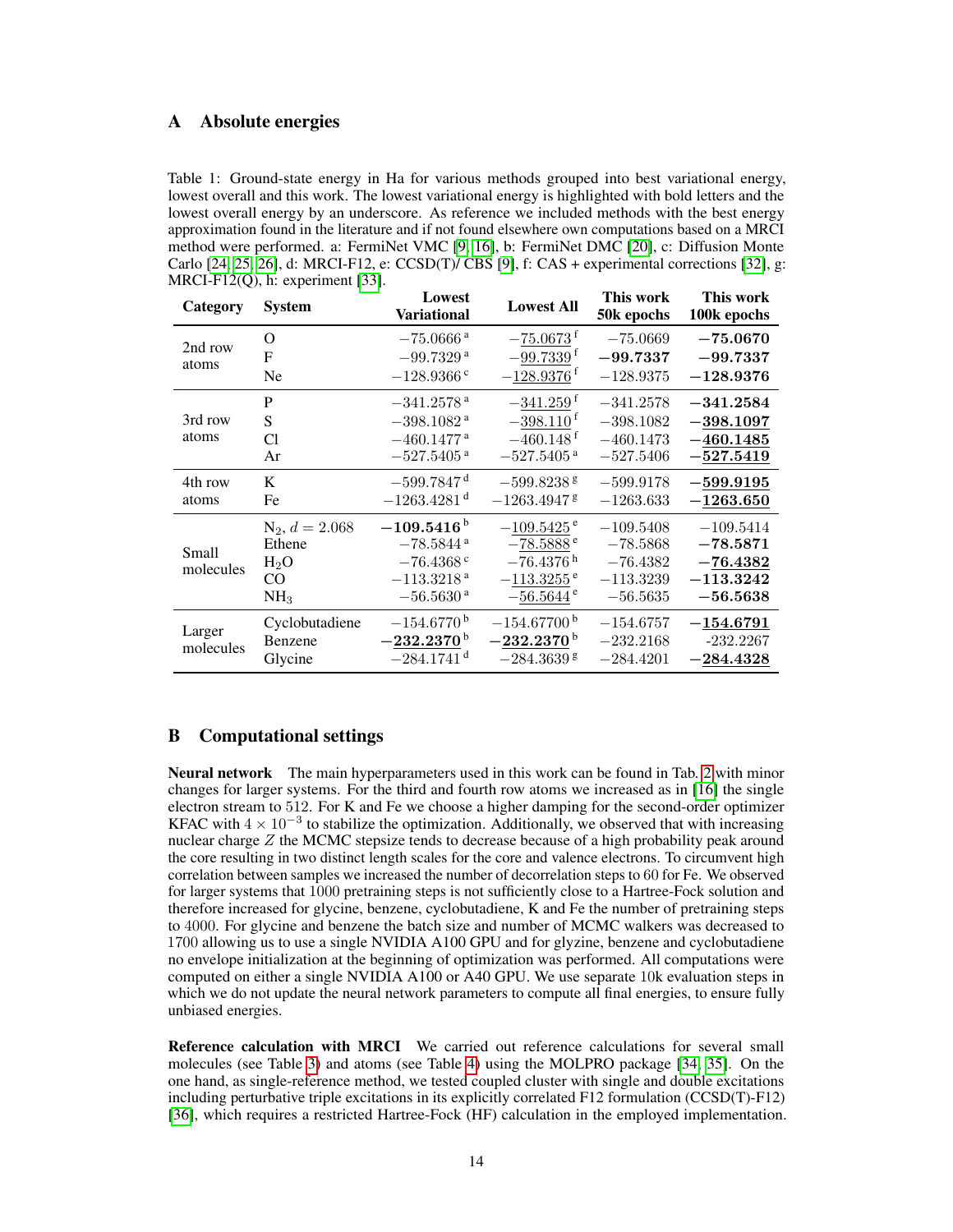<span id="page-14-0"></span>

| Table 2: Hyperparameter settings used in this work |                                                                      |                                               |  |  |
|----------------------------------------------------|----------------------------------------------------------------------|-----------------------------------------------|--|--|
|                                                    | # determinants                                                       | 32                                            |  |  |
| <b>Orbitals</b>                                    | Pretraining basis set                                                | $6 - 311G$                                    |  |  |
|                                                    | Pretraining steps                                                    | 1000                                          |  |  |
|                                                    | # determinants $n_{\text{det}}$                                      | 32                                            |  |  |
|                                                    | # hidden layers $A_{one}$ , $A_{\sigma_{i,j}}$ , $A_{ion}$ ,         | $\Omega$                                      |  |  |
|                                                    | $B_{\text{ion}}, B_{\sigma_{i,j}}, C_{\text{ion}}, C_{\sigma_{i,j}}$ |                                               |  |  |
| <b>Embedding</b>                                   | # neurons per layer $A_{one}$                                        | 256                                           |  |  |
|                                                    | # neurons per layer $A_{\sigma_{i,j}}$ , $A_{\text{ion}}$ ,          | 32                                            |  |  |
|                                                    | $B_{\text{ion}}, B_{\sigma_{i,j}}, C_{\text{ion}}, C_{\sigma_{i,j}}$ |                                               |  |  |
| # iterations $L$                                   |                                                                      | 4                                             |  |  |
|                                                    | activation function                                                  | tanh                                          |  |  |
| <b>Markov Chain</b>                                | $\#$ walkers                                                         | 2048                                          |  |  |
| <b>Monte Carlo</b>                                 | # decorrelation steps                                                | 20                                            |  |  |
|                                                    | Target acceptance probability                                        | 50%                                           |  |  |
|                                                    | Optimizer                                                            | <b>KFAC</b>                                   |  |  |
|                                                    | Damping                                                              | $1 \times 10^{-3}$                            |  |  |
|                                                    | Norm constraint                                                      | $3 \times 10^{-3}$                            |  |  |
| Optimization                                       | Batch size                                                           | 2048                                          |  |  |
|                                                    | Initial learning rate $lr0$                                          | $5 \times 10^{-5}$                            |  |  |
|                                                    | Learning rate decay                                                  | $\text{lr}(t) = \text{lr}_0(1 + t/6000)^{-1}$ |  |  |
|                                                    | Optimization steps                                                   | $50,000 - 100,000$                            |  |  |

On the other hand, as multi-reference methods, we used multi-reference configuration interaction in its explicitly correlated F12 formulation (MRCI-F12), which necessitates a complete active space self-consistent field (CASSCF) calculation. We also carried out perturbative Davidson corrections on the MRCI-F12 values (abbreviated as MRCI-F12(Q)). Among all of these methods, HF, CASSCF (as used here in its state-specific variant) and MRCI-F12 are variational. In contrast, CCSD(T)-F12 and MRCI-F12(Q) contain perturbative contributions to the ground-state energy and, thus, do not obey the variational principle.

The active spaces for the molecules and atoms is denoted here in the format multiplicity(number of electrons, number of orbitals) and was chosen as:  $H_2O<sup>1</sup>(8,6)$ , cyclobutadiene  $<sup>1</sup>(4,4)$ , benzene  $<sup>1</sup>(6,6)$ ,</sup></sup> glycine  $(16,4)$ , K  $(21,6)$ , Fe  $(16,6)$ . For the molecules, the correlation-consistent quadruple-zeta basis set cc-pVQZ-F12 [\[37\]](#page-12-5) was employed together with the recommnended parameter GEM\_BETA  $= 1.5$   $a_0^{-1}$  [\[38\]](#page-12-6) (which lead to convergence problems for the benzene multi-reference calculation). In order to judge the basis set convergence, also calculations with the smaller triple-zeta basis set cc-pVTZ-F12 was carried out together with GEM\_BETA = 1.4  $a_0^{-1}$ . These basis sets were not available for the atoms and the def2-QZVPP basis set together with the corresponding density-fitting def2-QZVPP-JKfit basis were employed instead [\[39\]](#page-12-7).

<span id="page-14-1"></span>Table 3: Ground-state energies of selected small molecules computed with various combinations of methods and basis sets, as indicated.

| <b>Molecule</b> | <b>Basis set</b>                | $E_{HF}$                   | $E_{\rm CASSCF}$ | $E_{\text{CCSD(T)}-F12}$   | $E_{MRCI-F12}$ | $E_{MRCI-F12(Q)}$ |
|-----------------|---------------------------------|----------------------------|------------------|----------------------------|----------------|-------------------|
| $H_2O$          | $cc-pVQZ-F12$                   | $-76.0673$                 | $-76.1208$       | $-76.3766$                 | $-76.4210$     | $-76.4352$        |
|                 | cc-pVTZ-F12                     | $-76.0669$                 | $-76.1189$       | $-76.3752$                 | $-76.4183$     | $-76.4324$        |
| Cyclo-          | $cc-pVQZ-F12$                   | $-153.7060$                | $-153.7598$      | $-154.4607$                | $-154.5288$    | $-154.6380$       |
| butadiene       | $cc$ -pVTZ-F12                  | $-153.7054$                | $-153.7574$      | $-154.4597$                | $-154.5250$    | $-154.6340$       |
| <b>Benzene</b>  | $cc-pVQZ-F12$<br>$cc$ -pVTZ-F12 | $-230.7970$<br>$-230.7960$ | $-230.8580$      | $-231.9115$<br>$-231.9099$ | $-231.9584$    | $-232.1483$       |
| Glycine         | $cc-pVQZ-F12$                   | $-282.9740$                | $-282.9902$      | $-284.1623$                | $-284.1741$    | $-284.3639$       |
|                 | cc-pVTZ-F12                     | $-282.9730$                | $-282.9847$      | $-284.1587$                | $-284.1671$    | $-284.3570$       |